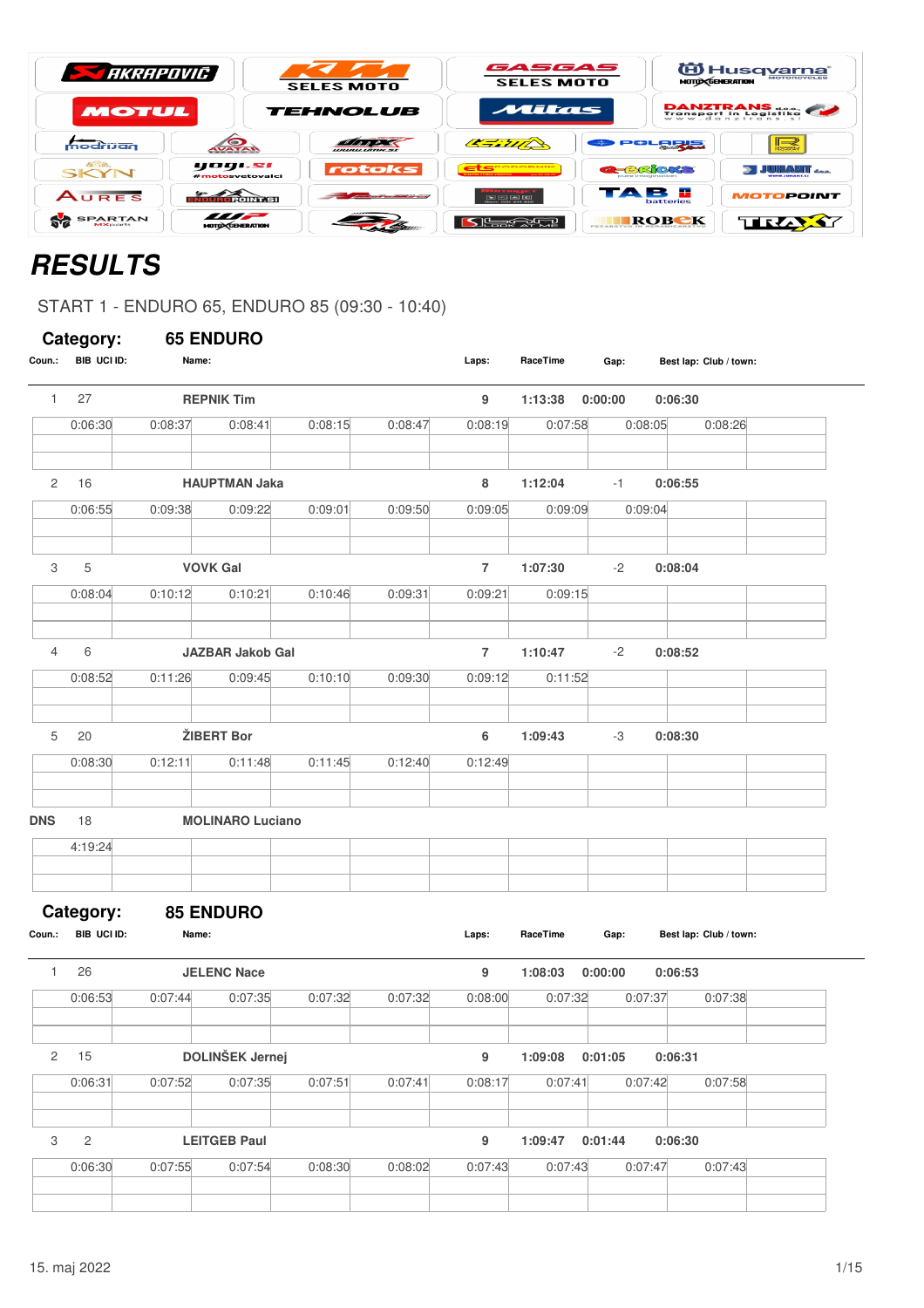| 4              | 10             |         | <b>KRAJNC Teo</b>          |         |         | 9              | 1:11:23 | 0:03:20 | 0:07:10            |  |
|----------------|----------------|---------|----------------------------|---------|---------|----------------|---------|---------|--------------------|--|
|                | 0:07:10        | 0:09:38 | 0:08:24                    | 0:07:46 | 0:08:16 | 0:07:35        | 0:07:27 |         | 0:07:34<br>0:07:33 |  |
| 5              | $\overline{4}$ |         | <b>SCHUPPE Kimi</b>        |         |         | 9              | 1:12:37 | 0:04:34 | 0:07:05            |  |
|                | 0:07:05        | 0:08:28 | 0:08:20                    | 0:08:07 | 0:08:28 | 0:08:06        | 0:08:04 |         | 0:08:02<br>0:07:57 |  |
| 6              | 14             |         | <b>REPANŠEK Vid Vito</b>   |         |         | 9              | 1:13:14 | 0:05:11 | 0:07:09            |  |
|                | 0:07:09        | 0:08:26 | 0:08:26                    | 0:08:07 | 0:08:49 | 0:08:11        | 0:08:09 |         | 0:07:53<br>0:08:04 |  |
| $\overline{7}$ | $\mathsf 9$    |         | AJDAROVIČ lan              |         |         | 8              | 1:09:44 | $-1$    | 0:08:06            |  |
|                | 0:08:06        | 0:09:12 | 0:08:57                    | 0:08:38 | 0:09:15 | 0:08:41        | 0:08:30 |         | 0:08:25            |  |
| 8              | $\mathbf{1}$   |         | <b>TRUSCHNIG Justin</b>    |         |         | $\overline{7}$ | 1:08:57 | $-2$    | 0:08:15            |  |
|                | 0:08:15        | 0:10:01 | 0:10:56                    | 0:10:25 | 0:09:44 | 0:09:43        | 0:09:53 |         |                    |  |
| $9\,$          | 11             |         | <b>KORBAR Anej</b>         |         |         | $\overline{7}$ | 1:12:14 | $-2$    | 0:08:24            |  |
|                | 0:08:24        | 0:12:23 | 0:12:43                    | 0:09:27 | 0:09:10 | 0:09:02        | 0:11:05 |         |                    |  |
| 10             | 3              |         | <b>HECKENBICHLER Lukas</b> |         |         | $\overline{7}$ | 1:15:33 | $-2$    | 0:08:20            |  |
|                | 0:08:20        | 0:10:56 | 0:10:55                    | 0:10:44 | 0:13:04 | 0:10:53        | 0:10:41 |         |                    |  |
|                |                |         |                            |         |         |                |         |         |                    |  |
|                |                |         |                            |         |         |                |         |         |                    |  |

# START 2 - BRONZE 2T, BRONZE 4T, LADIES, ENDURO (11:30 - 12:30)

| Category: |                |         | <b>BRONZE 2T</b>           |         |         |         |          |         |                        |
|-----------|----------------|---------|----------------------------|---------|---------|---------|----------|---------|------------------------|
| Coun.:    | BIB UCI ID:    | Name:   |                            |         |         | Laps:   | RaceTime | Gap:    | Best lap: Club / town: |
| 1         | 69             |         | PERČIČ Davor               |         |         | 6       | 1:08:12  | 0:00:00 | 0:10:19                |
|           | 0:10:19        | 0:11:38 | 0:11:42                    | 0:11:32 | 0:11:31 | 0:11:30 |          |         |                        |
| 2         | 57             |         | <b>MULEC Miha</b>          |         |         | 6       | 1:10:22  | 0:02:10 | 0:11:15                |
|           | 0:12:17        | 0:12:06 | 0:12:02                    | 0:11:18 | 0:11:15 | 0:11:24 |          |         |                        |
| 3         | 19             |         | <b>MOLINARO Alessandro</b> |         |         | 6       | 1:11:13  | 0:03:01 | 0:11:44                |
|           | 0:11:53        | 0:11:53 | 0:11:51                    | 0:11:47 | 0:11:44 | 0:12:05 |          |         |                        |
| 4         | $\overline{7}$ |         | <b>KRAINER Fabian</b>      |         |         | 6       | 1:12:43  | 0:04:31 | 0:11:47                |
|           | 0:11:47        | 0:12:19 | 0:12:06                    | 0:12:11 | 0:12:04 | 0:12:16 |          |         |                        |
| 5         | 52             |         | <b>STEINKELLNER Lorenz</b> |         |         | 6       | 1:13:15  | 0:05:03 | 0:11:48                |
|           | 0:13:00        | 0:12:09 | 0:12:08                    | 0:12:14 | 0:11:48 | 0:11:56 |          |         |                        |
|           |                |         |                            |         |         |         |          |         |                        |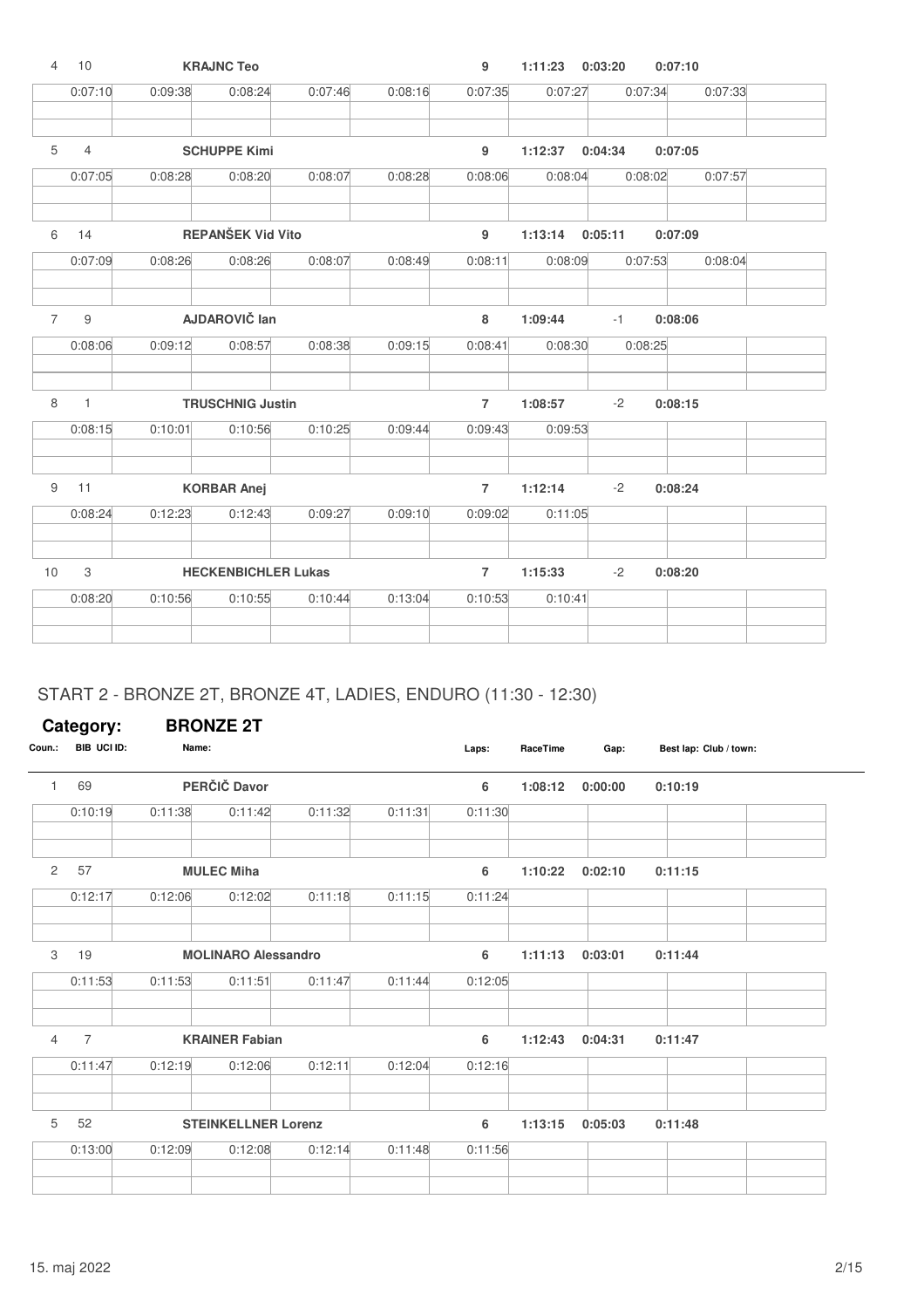| 6              | 88      |         | KAVČIČ Grega           |         |         | 5              | 1:01:39 | $-1$ | 0:12:05 |  |
|----------------|---------|---------|------------------------|---------|---------|----------------|---------|------|---------|--|
|                | 0:12:05 | 0:12:29 | 0:12:21                | 0:12:12 | 0:12:32 |                |         |      |         |  |
|                |         |         |                        |         |         |                |         |      |         |  |
| 7 <sup>7</sup> |         |         |                        |         |         |                |         |      |         |  |
|                | 53      |         | <b>KORBAR Matej</b>    |         |         | $\sqrt{5}$     | 1:02:19 | $-1$ | 0:12:07 |  |
|                | 0:12:18 | 0:13:06 | 0:12:27                | 0:12:21 | 0:12:07 |                |         |      |         |  |
|                |         |         |                        |         |         |                |         |      |         |  |
| 8              | 82      |         | <b>OSTROŽNIK Tadej</b> |         |         | 5              | 1:02:56 | $-1$ | 0:12:04 |  |
|                | 0:12:04 | 0:12:54 | 0:12:23                | 0:13:06 | 0:12:29 |                |         |      |         |  |
|                |         |         |                        |         |         |                |         |      |         |  |
|                |         |         |                        |         |         |                |         |      |         |  |
| 9              | 72      |         | <b>BLEJC Anže</b>      |         |         | 5              | 1:03:26 | $-1$ | 0:12:16 |  |
|                | 0:12:16 | 0:12:54 | 0:12:46                | 0:12:47 | 0:12:43 |                |         |      |         |  |
|                |         |         |                        |         |         |                |         |      |         |  |
| 10             | 71      |         | <b>RUDOLF Žan</b>      |         |         | 5              | 1:03:27 | $-1$ | 0:12:23 |  |
|                | 0:12:34 | 0:13:04 | 0:12:44                | 0:12:23 | 0:12:42 |                |         |      |         |  |
|                |         |         |                        |         |         |                |         |      |         |  |
|                |         |         |                        |         |         |                |         |      |         |  |
| 11             | 43      |         | <b>LEINER Kerin</b>    |         |         | 5              | 1:03:51 | $-1$ | 0:12:14 |  |
|                | 0:13:03 | 0:13:01 | 0:13:04                | 0:12:29 | 0:12:14 |                |         |      |         |  |
|                |         |         |                        |         |         |                |         |      |         |  |
| 12             | 99      |         | <b>ŠTULAR Anže</b>     |         |         | 5              | 1:04:19 | $-1$ | 0:12:43 |  |
|                | 0:12:55 | 0:12:55 | 0:12:45                | 0:13:01 | 0:12:43 |                |         |      |         |  |
|                |         |         |                        |         |         |                |         |      |         |  |
|                |         |         |                        |         |         |                |         |      |         |  |
| 13             | 37      |         | <b>ABRAM Martin</b>    |         |         | $\sqrt{5}$     | 1:04:51 | $-1$ | 0:12:22 |  |
|                | 0:14:45 | 0:12:22 | 0:12:48                | 0:12:34 | 0:12:22 |                |         |      |         |  |
|                |         |         |                        |         |         |                |         |      |         |  |
| 14             | 59      |         | <b>JAZBEC Marko</b>    |         |         | 5              | 1:05:38 | $-1$ | 0:12:32 |  |
|                | 0:12:32 | 0:13:02 | 0:13:14                | 0:13:28 | 0:13:22 |                |         |      |         |  |
|                |         |         |                        |         |         |                |         |      |         |  |
|                |         |         |                        |         |         |                |         |      |         |  |
| 15             | 90      |         | <b>JAN Matic</b>       |         |         | $\sqrt{5}$     | 1:07:03 | $-1$ | 0:12:03 |  |
|                | 0:12:03 | 0:13:39 | 0:12:51                | 0:15:13 | 0:13:17 |                |         |      |         |  |
|                |         |         |                        |         |         |                |         |      |         |  |
| 16             | 81      |         | PODPEČAN Bojan         |         |         | $\sqrt{5}$     | 1:07:05 | $-1$ | 0:13:05 |  |
|                | 0:13:05 | 0:13:11 | 0:13:34                | 0:13:29 | 0:13:46 |                |         |      |         |  |
|                |         |         |                        |         |         |                |         |      |         |  |
|                |         |         |                        |         |         |                |         |      |         |  |
| 17             | 66      |         | <b>JERMAN Miha</b>     |         |         | $\overline{4}$ | 1:05:04 | $-2$ | 0:14:33 |  |
|                | 0:14:33 | 0:16:38 | 0:16:50                | 0:17:03 |         |                |         |      |         |  |
|                |         |         |                        |         |         |                |         |      |         |  |
| 18             | 25      |         | <b>GALUN Alen</b>      |         |         | $\overline{4}$ | 1:08:08 | $-2$ | 0:14:38 |  |
|                | 0:20:14 | 0:14:38 | 0:15:48                | 0:17:28 |         |                |         |      |         |  |
|                |         |         |                        |         |         |                |         |      |         |  |
|                |         |         |                        |         |         |                |         |      |         |  |
| 19             | 47      |         | SLUGEČIČ Marko         |         |         | $\overline{4}$ | 1:14:23 | $-2$ | 0:15:45 |  |
|                | 0:19:46 | 0:15:45 | 0:20:24                | 0:18:28 |         |                |         |      |         |  |
|                |         |         |                        |         |         |                |         |      |         |  |
|                |         |         |                        |         |         |                |         |      |         |  |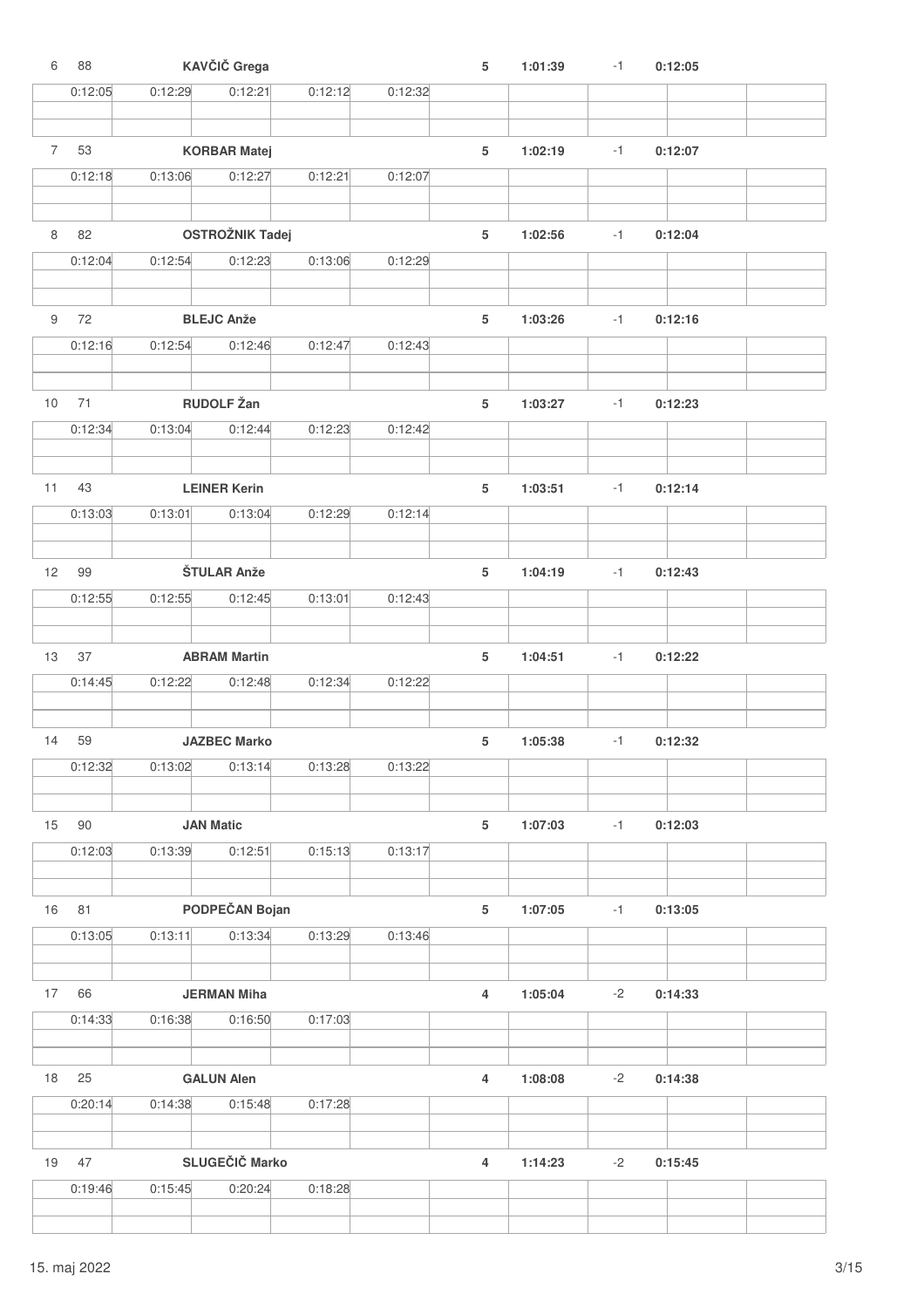| 20             | 32                       |         | <b>KOKELJ Lovrenc</b>             |         |         | $\overline{4}$ | 1:16:53  | $-2$    | 0:16:07                |
|----------------|--------------------------|---------|-----------------------------------|---------|---------|----------------|----------|---------|------------------------|
|                | 0:22:38                  | 0:18:59 | 0:19:09                           | 0:16:07 |         |                |          |         |                        |
|                |                          |         |                                   |         |         |                |          |         |                        |
| 21             | 48                       |         | <b>DUGIĆ Marko</b>                |         |         | $\mathbf 3$    | 0:52:49  | -3      | 0:15:48                |
|                | 0:18:39                  | 0:15:48 | 0:18:22                           |         |         |                |          |         |                        |
| 22             | 29                       |         | <b>BAJC Izak</b>                  |         |         | $\mathbf{1}$   | 0:10:32  | $-5$    | 0:10:32                |
|                | 0:10:32                  |         |                                   |         |         |                |          |         |                        |
|                |                          |         |                                   |         |         |                |          |         |                        |
| 23             | 46                       |         | <b>MOŽE Rudolf</b>                |         |         | 1              | 0:20:21  | $-5$    | 0:20:21                |
|                | 0:20:21                  |         |                                   |         |         |                |          |         |                        |
|                |                          |         |                                   |         |         |                |          |         |                        |
| Coun.:         | Category:<br>BIB UCI ID: | Name:   | <b>BRONZE 4T</b>                  |         |         | Laps:          | RaceTime | Gap:    | Best lap: Club / town: |
|                |                          |         |                                   |         |         |                |          |         |                        |
| $\mathbf{1}$   | 55<br>0:10:09            | 0:11:41 | <b>TEMNIKAR Marcel</b><br>0:11:27 | 0:11:24 | 0:11:52 | 6<br>0:11:45   | 1:08:18  | 0:00:00 | 0:10:09                |
|                |                          |         |                                   |         |         |                |          |         |                        |
| $\mathbf{2}$   | 39                       |         | ŽVIKART Klemen                    |         |         | 6              | 1:10:05  | 0:01:47 | 0:10:23                |
|                | 0:10:23                  | 0:11:36 | 0:11:26                           | 0:12:00 | 0:12:19 | 0:12:21        |          |         |                        |
|                |                          |         |                                   |         |         |                |          |         |                        |
| 3              | 42                       |         | <b>SLAMANIG Oliver</b>            |         |         | 6              | 1:11:34  | 0:03:16 | 0:11:06                |
|                | 0:11:06                  | 0:12:28 | 0:12:19                           | 0:12:03 | 0:11:51 | 0:11:47        |          |         |                        |
| 4              | 62                       |         | DOBERŠEK Danej                    |         |         |                | 1:11:49  |         |                        |
|                | 0:11:11                  | 0:12:24 | 0:12:16                           | 0:11:48 | 0:12:00 | 6<br>0:12:10   |          | 0:03:31 | 0:11:11                |
|                |                          |         |                                   |         |         |                |          |         |                        |
| 5 <sup>5</sup> | 22                       |         | <b>GRIČAR Nejc</b>                |         |         | 6              | 1:12:00  | 0:03:42 | 0:11:03                |
|                | 0:11:03                  | 0:12:33 | 0:12:16                           | 0:11:58 | 0:12:01 | 0:12:09        |          |         |                        |
|                |                          |         |                                   |         |         |                |          |         |                        |
|                | 6 105                    |         | <b>CARLI</b> Žan                  |         |         | $\sqrt{5}$     | 1:00:47  | $-1$    | 0:11:48                |
|                | 0:11:48                  | 0:12:46 | 0:12:16                           | 0:12:04 | 0:11:53 |                |          |         |                        |
|                |                          |         |                                   |         |         |                |          |         |                        |
| 7              | 33                       |         | <b>JERELE Mark</b>                |         |         | $\sqrt{5}$     | 1:01:53  | $-1$    | 0:11:34                |
|                | 0:11:34                  | 0:12:29 | 0:12:26                           | 0:12:51 | 0:12:33 |                |          |         |                        |
| 8              | 44                       |         | <b>BUCHER Florian</b>             |         |         | $\,$ 5 $\,$    | 1:02:28  | $-1$    | 0:11:50                |
|                | 0:13:18                  | 0:12:41 | 0:12:13                           | 0:12:26 | 0:11:50 |                |          |         |                        |
|                |                          |         |                                   |         |         |                |          |         |                        |
| 9              | 95                       |         | NAGODE Žan                        |         |         | $\sqrt{5}$     | 1:02:58  | $-1$    | 0:12:23                |
|                | 0:12:32                  | 0:12:33 | 0:12:23                           | 0:12:40 | 0:12:50 |                |          |         |                        |
|                |                          |         |                                   |         |         |                |          |         |                        |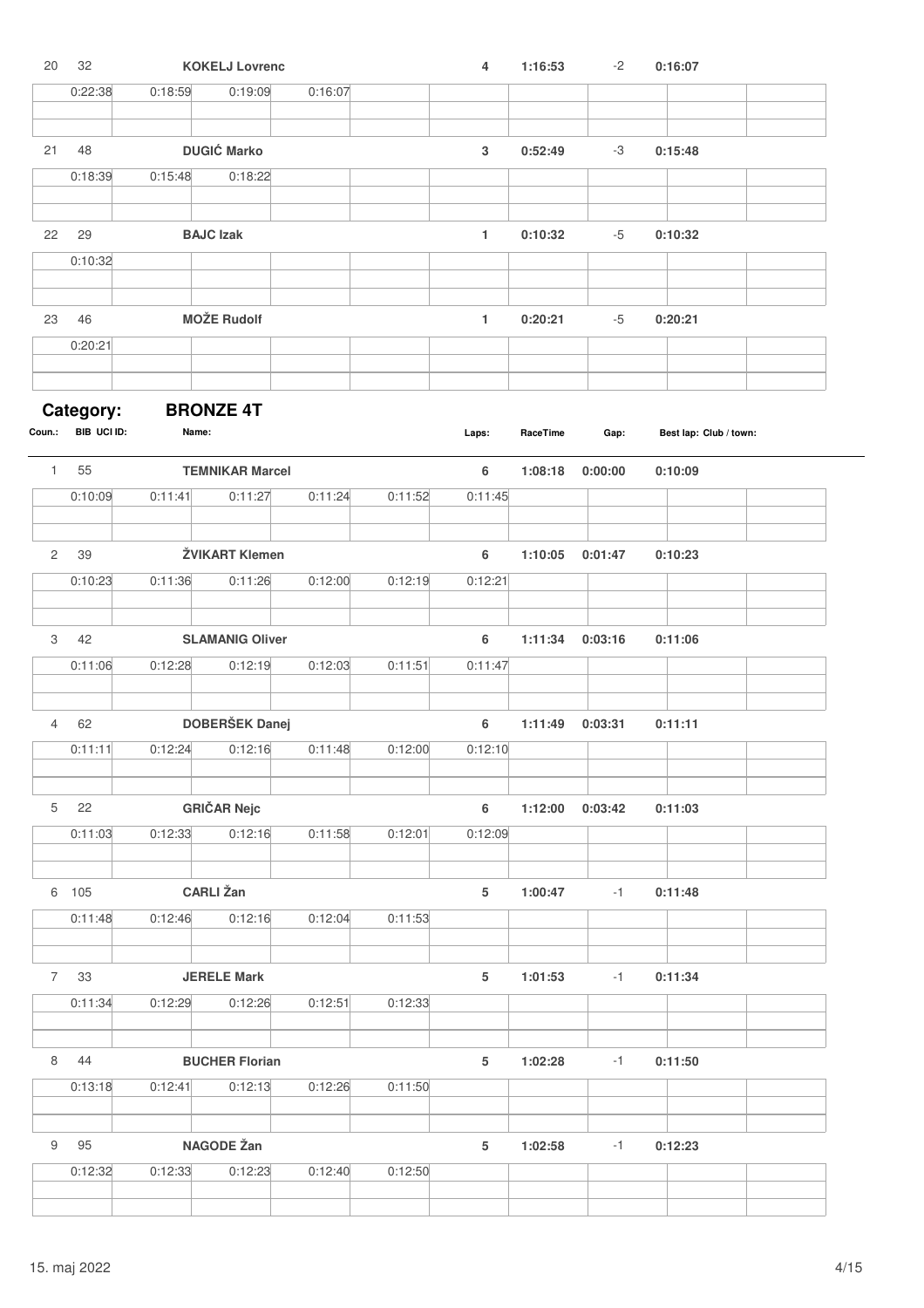| 10 | 31      |         | <b>JEREB Klemen</b>   |         |         | 5              | 1:04:14 | $-1$ | 0:12:16 |  |
|----|---------|---------|-----------------------|---------|---------|----------------|---------|------|---------|--|
|    | 0:12:16 | 0:13:07 | 0:13:07               | 0:13:05 | 0:12:39 |                |         |      |         |  |
|    |         |         |                       |         |         |                |         |      |         |  |
| 11 | 21      |         | <b>BURJA Miha</b>     |         |         | 5              | 1:05:44 | $-1$ | 0:12:32 |  |
|    | 0:12:32 | 0:13:21 | 0:12:52               | 0:13:42 | 0:13:17 |                |         |      |         |  |
|    |         |         |                       |         |         |                |         |      |         |  |
|    |         |         |                       |         |         |                |         |      |         |  |
| 12 | 35      |         | <b>TURŠIČ Rok</b>     |         |         | 5              | 1:06:05 | $-1$ | 0:11:34 |  |
|    | 0:11:34 | 0:13:09 | 0:12:58               | 0:12:58 | 0:15:26 |                |         |      |         |  |
|    |         |         |                       |         |         |                |         |      |         |  |
| 13 | 56      |         | <b>LIEGL Matthias</b> |         |         | 5              | 1:07:29 | $-1$ | 0:11:19 |  |
|    | 0:11:19 | 0:14:02 | 0:13:31               | 0:14:22 | 0:14:15 |                |         |      |         |  |
|    |         |         |                       |         |         |                |         |      |         |  |
| 14 | 60      |         | <b>MUSTAFIĆ Niaz</b>  |         |         | 5              | 1:08:56 | $-1$ | 0:13:19 |  |
|    | 0:15:14 | 0:13:23 | 0:13:27               | 0:13:33 | 0:13:19 |                |         |      |         |  |
|    |         |         |                       |         |         |                |         |      |         |  |
| 15 | 54      |         | <b>KRAMAR Peter</b>   |         |         | 5              | 1:09:17 | $-1$ | 0:12:52 |  |
|    | 0:12:52 | 0:15:48 | 0:13:55               | 0:13:24 | 0:13:18 |                |         |      |         |  |
|    |         |         |                       |         |         |                |         |      |         |  |
|    |         |         |                       |         |         |                |         |      |         |  |
| 16 | 67      |         | <b>GRŠIČ Toni</b>     |         |         | 5              | 1:09:48 | $-1$ | 0:13:21 |  |
|    | 0:13:21 | 0:14:47 | 0:14:01               | 0:14:11 | 0:13:28 |                |         |      |         |  |
|    |         |         |                       |         |         |                |         |      |         |  |
| 17 | 58      |         | <b>IGLIČ</b> Jaka     |         |         | 5              | 1:10:03 | $-1$ | 0:13:16 |  |
|    | 0:13:16 | 0:14:35 | 0:14:12               | 0:14:01 | 0:13:59 |                |         |      |         |  |
|    |         |         |                       |         |         |                |         |      |         |  |
| 18 | 65      |         | <b>VELIKONJA Jan</b>  |         |         | 5              | 1:10:29 | $-1$ | 0:13:54 |  |
|    | 0:13:54 | 0:14:17 | 0:14:09               | 0:14:03 | 0:14:06 |                |         |      |         |  |
|    |         |         |                       |         |         |                |         |      |         |  |
| 19 | 87      |         | <b>VRHOVEC Jure</b>   |         |         | 5              | 1:11:33 | $-1$ | 0:13:19 |  |
|    | 0:13:19 | 0:15:54 | 0:14:01               | 0:14:27 | 0:13:52 |                |         |      |         |  |
|    |         |         |                       |         |         |                |         |      |         |  |
|    |         |         |                       |         |         |                |         |      |         |  |
| 20 | 61      |         | <b>VODIŠEK David</b>  |         |         | $\sqrt{5}$     | 1:12:04 | $-1$ | 0:13:51 |  |
|    | 0:14:11 | 0:15:03 | 0:14:28               | 0:14:31 | 0:13:51 |                |         |      |         |  |
|    |         |         |                       |         |         |                |         |      |         |  |
|    | 21 103  |         | <b>PLANINŠEK Aleš</b> |         |         | $\sqrt{5}$     | 1:13:06 | $-1$ | 0:14:07 |  |
|    | 0:14:07 | 0:15:10 | 0:15:00               | 0:14:28 | 0:14:21 |                |         |      |         |  |
|    |         |         |                       |         |         |                |         |      |         |  |
| 22 | 50      |         | <b>ANDREJ Gregor</b>  |         |         | $\overline{4}$ | 1:02:24 | $-2$ | 0:15:08 |  |
|    | 0:15:08 | 0:16:30 | 0:15:38               | 0:15:08 |         |                |         |      |         |  |
|    |         |         |                       |         |         |                |         |      |         |  |
|    |         |         |                       |         |         |                |         |      |         |  |
| 23 | 45      |         | <b>HRŽENJAK Jure</b>  |         |         | $\overline{4}$ | 1:06:44 | $-2$ | 0:15:03 |  |
|    | 0:18:58 | 0:15:52 | 0:16:51               | 0:15:03 |         |                |         |      |         |  |
|    |         |         |                       |         |         |                |         |      |         |  |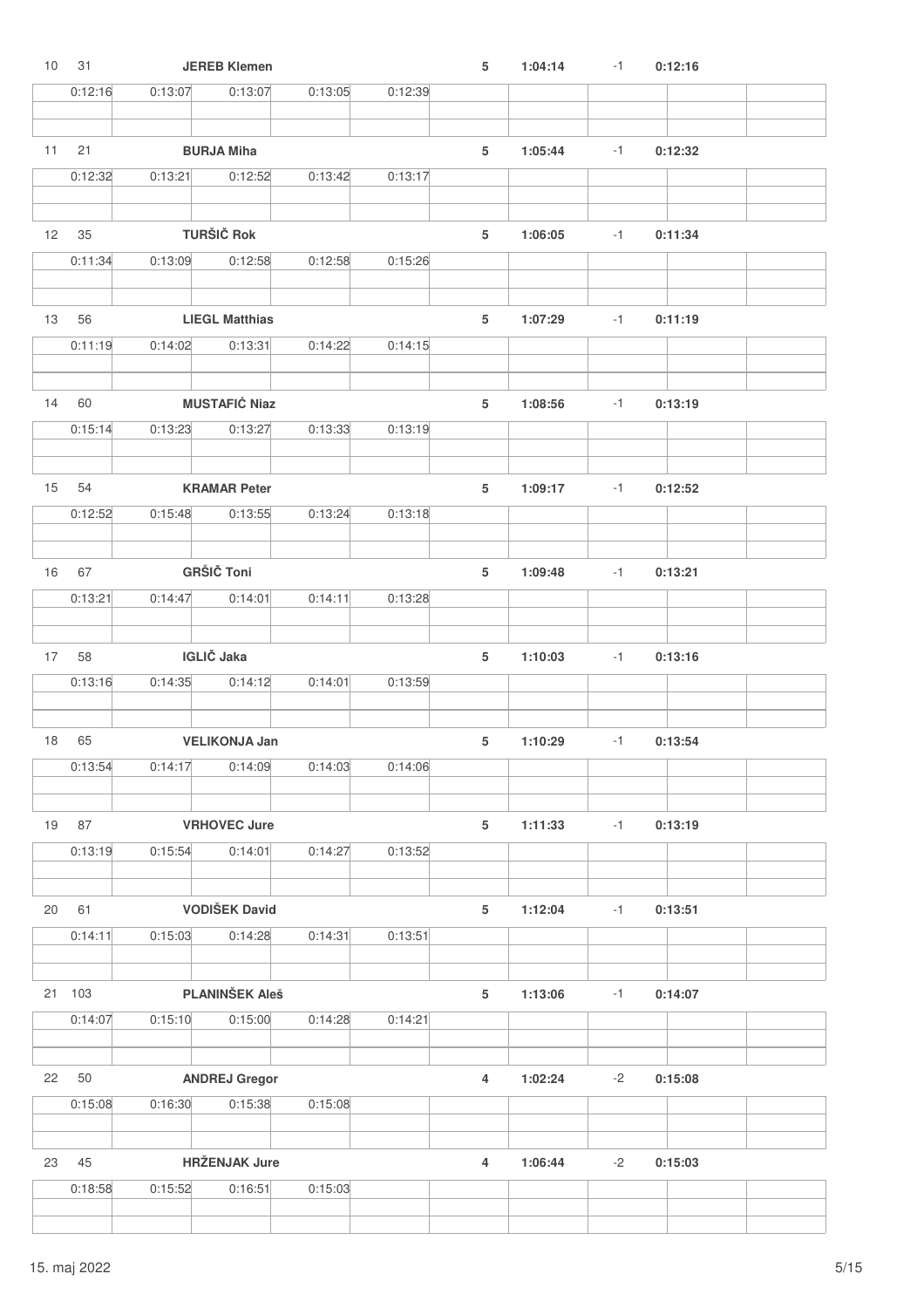| 24             | $70$        |               | <b>POLAK Nejc</b>       |         |         | $\overline{4}$            | 1:08:06  | $-2$    | 0:14:25                |  |
|----------------|-------------|---------------|-------------------------|---------|---------|---------------------------|----------|---------|------------------------|--|
|                | 0:21:28     | 0:16:28       | 0:15:45                 | 0:14:25 |         |                           |          |         |                        |  |
|                |             |               |                         |         |         |                           |          |         |                        |  |
|                |             |               |                         |         |         |                           |          |         |                        |  |
| 25             | 38          |               | <b>BLAŽEK Gašper</b>    |         |         | $\ensuremath{\mathsf{3}}$ | 1:12:46  | -3      | 0:18:01                |  |
|                | 0:30:28     | 0:24:17       | 0:18:01                 |         |         |                           |          |         |                        |  |
|                |             |               |                         |         |         |                           |          |         |                        |  |
| 26             | 86          |               | <b>BUH Matej</b>        |         |         | $\mathbf 2$               | 0:26:59  | $-4$    | 0:13:28                |  |
|                | 0:13:31     | 0:13:28       |                         |         |         |                           |          |         |                        |  |
|                |             |               |                         |         |         |                           |          |         |                        |  |
|                |             |               |                         |         |         |                           |          |         |                        |  |
| 27             | 51          |               | <b>ČASAR Aleksander</b> |         |         | $\overline{\mathbf{c}}$   | 0:33:47  | $-4$    | 0:16:24                |  |
|                | 0:17:23     | 0:16:24       |                         |         |         |                           |          |         |                        |  |
|                |             |               |                         |         |         |                           |          |         |                        |  |
| <b>DNS</b>     | 36          |               | VIDOVIČ Jernej          |         |         |                           |          |         |                        |  |
|                | 1:36:08     |               |                         |         |         |                           |          |         |                        |  |
|                |             |               |                         |         |         |                           |          |         |                        |  |
|                |             |               |                         |         |         |                           |          |         |                        |  |
|                | Category:   | <b>ENDURO</b> |                         |         |         |                           |          |         |                        |  |
| Coun.:         | BIB UCI ID: | Name:         |                         |         |         | Laps:                     | RaceTime | Gap:    | Best lap: Club / town: |  |
| $\mathbf{1}$   | 28          |               | <b>ROBEK Gregor</b>     |         |         | 6                         | 1:02:03  | 0:00:00 | 0:09:08                |  |
|                |             |               |                         |         |         |                           |          |         |                        |  |
|                | 0:09:08     | 0:10:27       | 0:10:36                 | 0:10:28 | 0:10:49 | 0:10:35                   |          |         |                        |  |
|                |             |               |                         |         |         |                           |          |         |                        |  |
| $\overline{c}$ | 49          |               | <b>KONEČNIK Frenk</b>   |         |         | $\boldsymbol{6}$          | 1:04:57  | 0:02:54 | 0:09:54                |  |
|                | 0:09:54     | 0:10:55       | 0:11:15                 | 0:10:53 | 0:11:10 | 0:10:50                   |          |         |                        |  |
|                |             |               |                         |         |         |                           |          |         |                        |  |
| 3              | 40          |               | <b>LORENCI Boris</b>    |         |         | 6                         | 1:05:09  | 0:03:06 | 0:09:47                |  |
|                | 0:09:47     | 0:11:13       | 0:11:05                 | 0:11:08 | 0:11:05 | 0:10:51                   |          |         |                        |  |
|                |             |               |                         |         |         |                           |          |         |                        |  |
|                |             |               |                         |         |         |                           |          |         |                        |  |
|                | 4 104       |               | <b>PODVRATNIK Tomaž</b> |         |         | $\boldsymbol{6}$          | 1:06:39  | 0:04:36 | 0:09:47                |  |
|                | 0:09:47     | 0:11:52       | 0:11:16                 | 0:11:19 | 0:11:16 | 0:11:09                   |          |         |                        |  |
|                |             |               |                         |         |         |                           |          |         |                        |  |
| $5\,$          | 23          |               | <b>EMERŠIČ Alen</b>     |         |         | $\boldsymbol{6}$          | 1:11:30  | 0:09:27 | 0:11:04                |  |
|                |             |               |                         |         |         |                           |          |         |                        |  |
|                | 0:11:04     | 0:11:57       | 0:11:58                 | 0:13:06 | 0:11:26 | 0:11:59                   |          |         |                        |  |
|                |             |               |                         |         |         |                           |          |         |                        |  |
| <b>DNS</b>     | 24          | ČUŠ Miha      |                         |         |         |                           |          |         |                        |  |
|                | 1:37:59     |               |                         |         |         |                           |          |         |                        |  |
|                |             |               |                         |         |         |                           |          |         |                        |  |
|                |             |               |                         |         |         |                           |          |         |                        |  |

### START 3 - (13:45 - 15:15)

|        | Category:   | <b>LADIES</b> |       |          |      |                        |
|--------|-------------|---------------|-------|----------|------|------------------------|
| Coun.: | BIB UCI ID: | Name:         | Laps: | RaceTime | Gap: | Best lap: Club / town: |
|        |             |               |       |          |      |                        |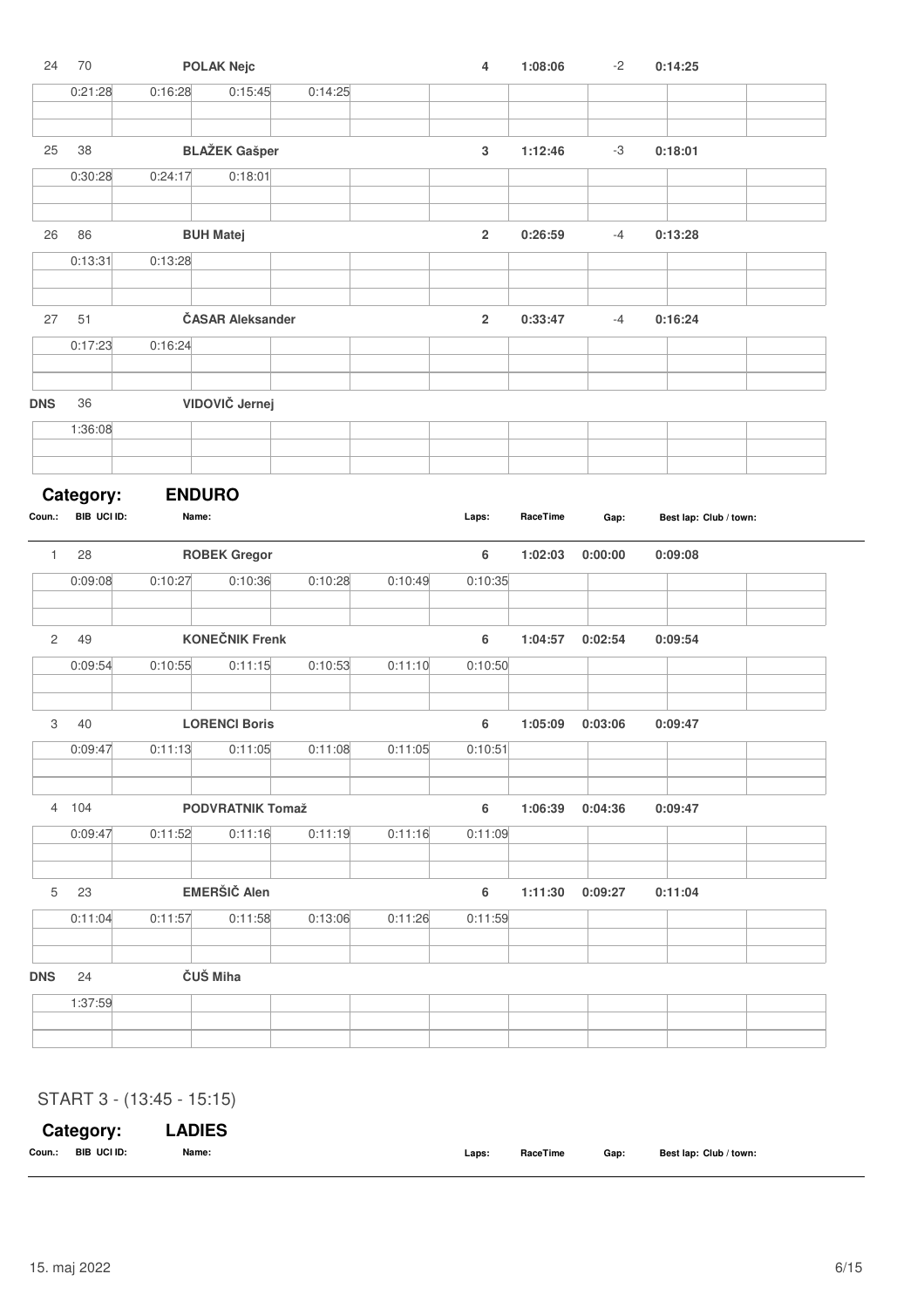| $\mathbf{1}$   | 74                       |                  | <b>BRIC Sara</b>          |         |         | 5              | 1:04:25             | 0:00:00 | 0:11:31                |  |
|----------------|--------------------------|------------------|---------------------------|---------|---------|----------------|---------------------|---------|------------------------|--|
|                | 0:11:31                  | 0:13:08          | 0:13:20                   | 0:12:57 | 0:13:29 |                |                     |         |                        |  |
| $\overline{c}$ | 83                       |                  | <b>WALDHOUSER Naomi</b>   |         |         | 5              | 1:04:53             | 0:00:28 | 0:11:46                |  |
|                | 0:11:46                  | 0:13:11          | 0:13:02                   | 0:12:53 | 0:14:01 |                |                     |         |                        |  |
|                |                          |                  |                           |         |         |                |                     |         |                        |  |
| 3              | 13                       |                  | <b>GEDERMANN Tanja</b>    |         |         | 5              | 1:08:58             | 0:04:33 | 0:13:06                |  |
|                | 0:13:06                  | 0:13:33          | 0:14:03                   | 0:14:10 | 0:14:06 |                |                     |         |                        |  |
|                |                          |                  |                           |         |         |                |                     |         |                        |  |
| $\overline{4}$ | 30                       |                  | PETERNELJ Urška           |         |         | 5              | 1:16:50             | 0:12:25 | 0:13:05                |  |
|                | 0:13:05                  | 0:15:39          | 0:15:13                   | 0:16:48 | 0:16:05 |                |                     |         |                        |  |
| $\,$ 5 $\,$    | 8                        |                  | <b>AJDAROVIČ Pia</b>      |         |         | $\overline{4}$ | 1:06:31             | $-1$    | 0:15:11                |  |
|                | 0:15:11                  | 0:16:00          | 0:17:06                   | 0:18:14 |         |                |                     |         |                        |  |
|                |                          |                  |                           |         |         |                |                     |         |                        |  |
| 6              | 68                       |                  | <b>ZEDERBAUER Sybille</b> |         |         | $\mathbf 3$    | 1:07:17             | $-2$    | 0:17:50                |  |
|                | 0:17:50                  | 0:23:50          | 0:25:37                   |         |         |                |                     |         |                        |  |
|                |                          | <b>SILVER 2T</b> |                           |         |         |                |                     |         |                        |  |
| Coun.:         | Category:<br>BIB UCI ID: | Name:            |                           |         |         | Laps:          | RaceTime            | Gap:    | Best lap: Club / town: |  |
|                | 1 135                    |                  | <b>ZIBER Carlo</b>        |         |         | 8              | 1:24:32             | 0:00:00 | 0:09:20                |  |
|                | 0:09:20                  | 0:10:32          | 0:10:50                   | 0:10:42 | 0:11:01 | 0:10:42        | 0:10:43             |         | 0:10:42                |  |
|                | 2, 111                   |                  | <b>GORŠEK Marko</b>       |         |         | 8              | 1:26:10             | 0:01:38 | 0:09:34                |  |
|                | 0:09:34                  | 0:10:58          | 0:10:56                   | 0:10:55 | 0:10:58 | 0:10:57        | 0:10:59             |         | 0:10:53                |  |
|                |                          |                  |                           |         |         |                |                     |         |                        |  |
|                | 3 144                    |                  | <b>SEDEJ Miha</b>         |         |         | 8              | 1:27:05 0:02:33     |         | 0:08:56                |  |
|                | 0:08:56                  | 0:11:12          | 0:10:50                   | 0:11:02 | 0:11:29 | 0:11:11        | 0:11:20             |         | 0:11:05                |  |
|                | 4 100                    |                  | <b>SVAB Jan</b>           |         |         | 8              | $1:27:11$ $0:02:39$ |         | 0:09:59                |  |
|                | 0:09:59                  | 0:10:55          | 0:11:05                   | 0:11:11 | 0:11:07 | 0:11:14        | 0:10:46             |         | 0:10:54                |  |
|                |                          |                  |                           |         |         |                |                     |         |                        |  |
|                | 5 114                    |                  | ČEKADA Nik                |         |         | 8              | 1:27:15 0:02:43     |         | 0:09:20                |  |
|                | 0:09:20                  | 0:10:45          | 0:11:11                   | 0:11:11 | 0:11:10 | 0:11:26        | 0:11:15             |         | 0:10:57                |  |
|                | 6 148                    |                  | <b>GUTMACHER Aleš</b>     |         |         | 8              | 1:29:26             | 0:04:54 | 0:09:58                |  |
|                | 0:09:58                  | 0:11:12          | 0:11:06                   | 0:11:23 | 0:11:19 | 0:11:20        | 0:11:28             |         | 0:11:40                |  |
|                |                          |                  |                           |         |         |                |                     |         |                        |  |
|                |                          |                  |                           |         |         |                |                     |         |                        |  |
|                | 7 109                    |                  | <b>KLAVŽ Berin</b>        |         |         | 8              | 1:29:39 0:05:07     |         | 0:10:07                |  |
|                | 0:10:07                  | 0:11:27          | 0:11:32                   | 0:11:24 | 0:11:24 | 0:11:19        | 0:11:11             |         | 0:11:15                |  |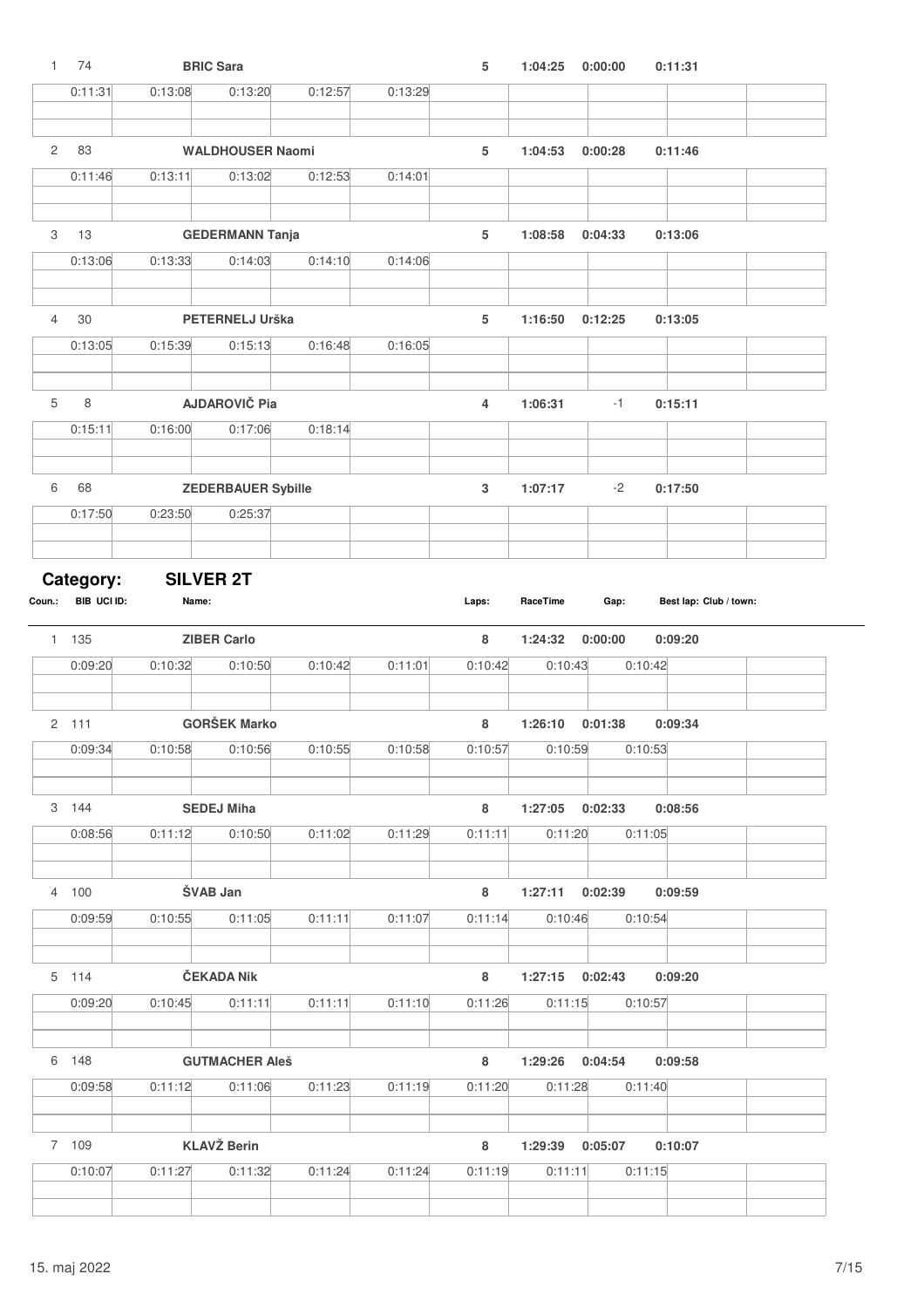|                 | 8 115         |         | PEZDEVŠEK Denis                     |         |         | 8                         | 1:30:16 0:05:44     |         | 0:09:57 |  |
|-----------------|---------------|---------|-------------------------------------|---------|---------|---------------------------|---------------------|---------|---------|--|
|                 | 0:09:57       | 0:11:09 | 0:11:15                             | 0:11:25 | 0:11:28 | 0:11:40                   | 0:11:32             |         | 0:11:50 |  |
|                 | 9 119         |         | <b>ŽUPAN Simon</b>                  |         |         | 8                         | 1:31:32 0:07:00     |         | 0:10:22 |  |
|                 |               |         | 0:11:31                             |         |         |                           |                     |         |         |  |
|                 | 0:10:22       | 0:11:46 |                                     | 0:11:35 | 0:11:36 | 0:11:37                   | 0:11:33             |         | 0:11:32 |  |
| 10 <sup>1</sup> | 80            |         | <b>KOROŠEC Marko</b>                |         |         | 8                         | 1:31:41 0:07:09     |         | 0:10:43 |  |
|                 | 0:10:43       | 0:11:39 | 0:11:39                             | 0:11:32 | 0:11:31 | 0:11:26                   | 0:11:35             |         | 0:11:36 |  |
|                 |               |         |                                     |         |         |                           |                     |         |         |  |
|                 | 11 164        |         | <b>GABOR Patrik</b>                 |         |         | 8                         | 1:32:02  0:07:30    |         | 0:11:07 |  |
|                 | 0:11:07       | 0:11:29 | 0:11:29                             | 0:11:50 | 0:11:26 | 0:11:16                   | 0:11:44             |         | 0:11:41 |  |
|                 | 12 125        |         | <b>KOTARC Tim</b>                   |         |         | 8                         | 1:33:47             | 0:09:15 | 0:10:32 |  |
|                 | 0:10:32       | 0:11:37 | 0:11:54                             | 0:11:44 | 0:12:08 | 0:12:11                   | 0:11:48             |         | 0:11:53 |  |
|                 |               |         |                                     |         |         |                           |                     |         |         |  |
|                 | 13 128        |         | <b>MORGUT Fabio</b>                 |         |         | 8                         | $1:36:15$ $0:11:43$ |         | 0:10:52 |  |
|                 | 0:10:52       | 0:11:57 | 0:11:47                             | 0:12:04 | 0:12:02 | 0:12:31                   | 0:12:56             |         | 0:12:06 |  |
|                 | 14 161        |         | <b>JUNC Anže</b>                    |         |         | 8                         | 1:36:31             | 0:11:59 | 0:10:15 |  |
|                 | 0:10:15       | 0:12:06 | 0:12:17                             | 0:13:04 | 0:11:59 | 0:12:04                   | 0:12:25             |         | 0:12:21 |  |
|                 |               |         |                                     |         |         |                           |                     |         |         |  |
|                 | 15 113        |         | <b>GRLJ Mark</b>                    |         |         | $\overline{7}$            | 1:25:21             | $-1$    | 0:11:05 |  |
|                 | 0:11:05       | 0:12:00 | 0:12:18                             | 0:12:15 | 0:12:19 | 0:12:20                   | 0:13:04             |         |         |  |
|                 | 16 108        |         | <b>KOVJANIČ Sašo</b>                |         |         | $\overline{7}$            | 1:26:23             | $-1$    | 0:10:16 |  |
|                 | 0:10:16       |         | 0:12:23                             |         |         | 0:12:20                   |                     |         |         |  |
|                 |               | 0:13:01 |                                     | 0:13:09 | 0:12:29 |                           | 0:12:45             |         |         |  |
|                 | 17 139        |         | <b>RAUTER Michael</b>               |         |         | $\overline{7}$            | 1:26:24             | $-1$    | 0:11:06 |  |
|                 | 0:11:06       | 0:12:49 | 0:12:30                             | 0:12:32 | 0:12:37 | 0:12:28                   | 0:12:22             |         |         |  |
|                 |               |         |                                     |         |         |                           |                     |         |         |  |
| 18              | 89<br>0:10:47 | 0:12:24 | <b>GROM-LAP Kristjan</b><br>0:12:48 | 0:12:34 | 0:13:25 | $\overline{7}$<br>0:12:32 | 1:26:43<br>0:12:13  | $-1$    | 0:10:47 |  |
|                 |               |         |                                     |         |         |                           |                     |         |         |  |
|                 | 19 157        |         | <b>BELE Benjamin</b>                |         |         | $\overline{7}$            | 1:28:51             | $-1$    | 0:11:32 |  |
|                 | 0:11:32       | 0:12:43 | 0:13:07                             | 0:12:48 | 0:13:01 | 0:12:53                   | 0:12:47             |         |         |  |
|                 | 20 140        |         | <b>WOHLFAHRT Gerd</b>               |         |         | $\overline{7}$            | 1:31:47             | $-1$    | 0:11:26 |  |
|                 |               |         |                                     |         |         |                           |                     |         |         |  |
|                 | 0:11:26       | 0:13:02 | 0:13:13                             | 0:13:18 | 0:13:38 | 0:13:16                   | 0:13:54             |         |         |  |
|                 | 21 163        |         | <b>HORVAT Leon</b>                  |         |         | $\overline{7}$            | 1:35:14             | -1      | 0:11:34 |  |
|                 | 0:11:34       | 0:12:50 | 0:13:01                             | 0:13:47 | 0:14:54 | 0:14:44                   | 0:14:24             |         |         |  |
|                 |               |         |                                     |         |         |                           |                     |         |         |  |

 $\overline{\phantom{a}}$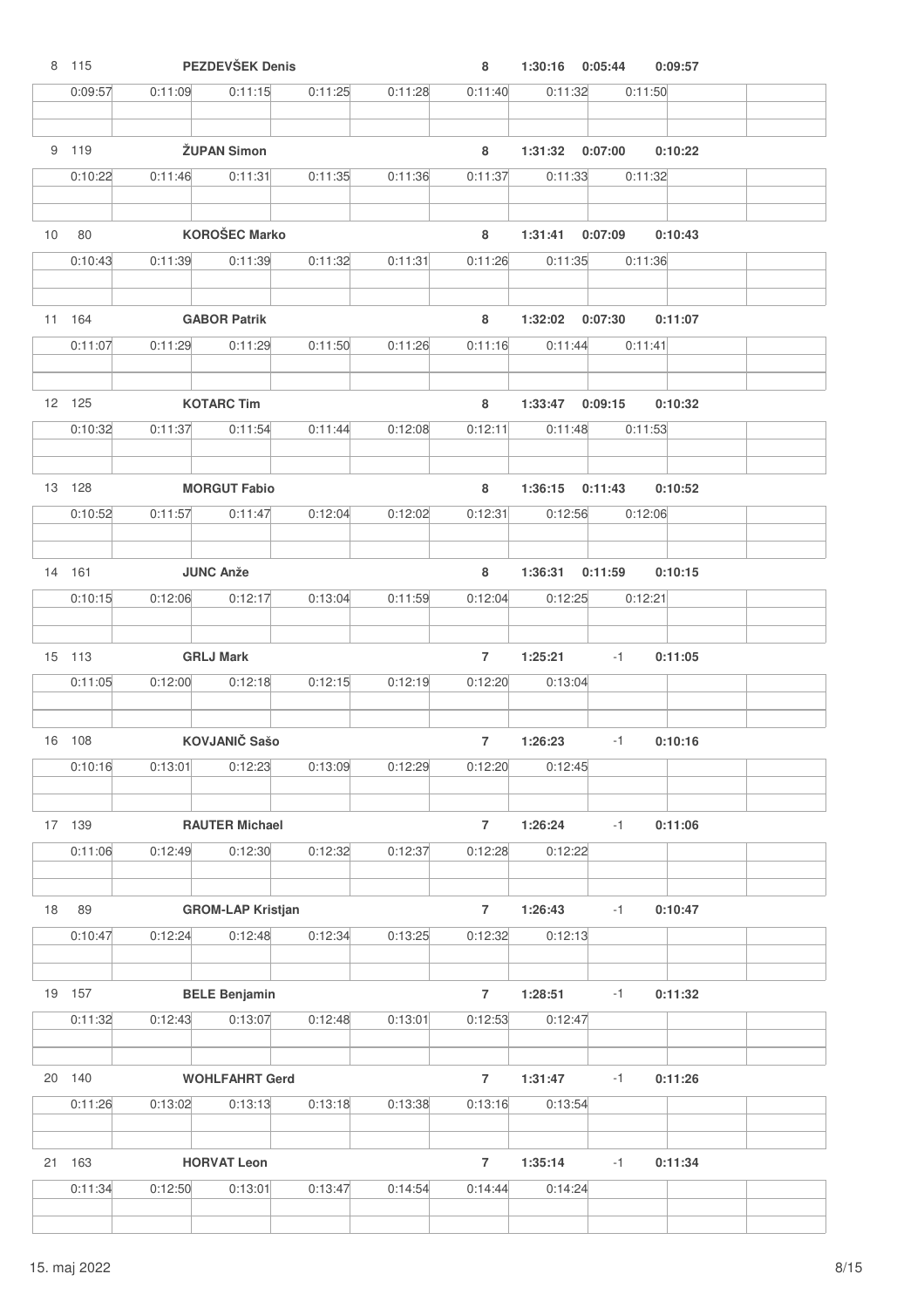#### **Category: SILVER 4T**

| Coun.: | BIB UCI ID: | Name:   |                             |         |         | Laps:          | RaceTime         | Gap:    | Best lap: Club / town: |
|--------|-------------|---------|-----------------------------|---------|---------|----------------|------------------|---------|------------------------|
|        | 1 110       |         | <b>BENKO Blaž</b>           |         |         | 8              | 1:28:05          | 0:00:00 | 0:10:21                |
|        | 0:10:21     | 0:10:57 | 0:10:48                     | 0:11:09 | 0:11:09 | 0:11:18        | 0:11:24          | 0:10:59 |                        |
|        | 2 131       |         | <b>PUŠNIK Blaž</b>          |         |         | 8              | 1:30:25          | 0:02:20 | 0:10:23                |
|        | 0:10:23     | 0:11:23 | 0:11:27                     | 0:11:40 | 0:11:18 | 0:11:28        | 0:11:20          | 0:11:26 |                        |
|        |             |         |                             |         |         |                |                  |         |                        |
|        | 3 112       |         | <b>VODA Rok</b>             |         |         | 8              | 1:30:29          | 0:02:24 | 0:10:30                |
|        | 0:10:30     | 0:11:11 | 0:11:04                     | 0:11:06 | 0:11:36 | 0:11:37        | 0:11:46          | 0:11:39 |                        |
|        | 4 107       |         | <b>PRELAZ Leon</b>          |         |         | 8              | 1:30:36          | 0:02:31 | 0:10:25                |
|        | 0:10:25     | 0:11:14 | 0:11:24                     | 0:11:25 | 0:11:34 | 0:11:19        | 0:11:38          | 0:11:37 |                        |
| 5      | 84          |         | <b>WALDHOUSER Christian</b> |         |         | 8              | 1:32:38          | 0:04:33 | 0:10:11                |
|        | 0:10:11     | 0:11:26 | 0:11:38                     | 0:12:14 | 0:11:57 | 0:12:00        | 0:11:48          | 0:11:24 |                        |
|        |             |         |                             |         |         |                |                  |         |                        |
|        | 6 118       |         | <b>KAMNIK Tilen</b>         |         |         | 8              | 1:32:40          | 0:04:35 | 0:10:42                |
|        | 0:10:42     | 0:11:46 | 0:11:32                     | 0:11:57 | 0:11:59 | 0:11:41        | 0:11:46          | 0:11:17 |                        |
|        |             |         |                             |         |         |                |                  |         |                        |
|        | 7 147       |         | <b>GORIŠEK Peter</b>        |         |         | 8              | 1:33:33          | 0:05:28 | 0:10:41                |
|        | 0:10:41     | 0:11:50 | 0:11:55                     | 0:11:55 | 0:11:56 | 0:11:33        | 0:11:43          | 0:12:00 |                        |
|        |             |         |                             |         |         |                |                  |         |                        |
| 8      | 96          |         | <b>NAGODE Rok</b>           |         |         | 8              | 1:33:37          | 0:05:32 | 0:10:32                |
|        | 0:10:32     | 0:11:54 | 0:11:50                     | 0:11:57 | 0:11:45 | 0:11:49        | 0:11:43          | 0:12:07 |                        |
|        |             |         |                             |         |         |                |                  |         |                        |
| 9      | 127         |         | <b>RUS Martin</b>           |         |         | 8              | 1:33:42          | 0:05:37 | 0:10:29                |
|        | 0:10:29     | 0:11:46 | 0:11:47                     | 0:12:24 | 0:11:44 | 0:11:38        | 0:12:29          | 0:11:25 |                        |
|        | 10 106      |         | ČEKADA Nik                  |         |         | $\bf8$         | 1:34:28          | 0:06:23 | 0:10:49                |
|        | 0:10:49     | 0:11:43 | 0:12:04                     | 0:11:43 | 0:11:50 | 0:12:19        | 0:11:46          | 0:12:14 |                        |
|        |             |         |                             |         |         |                |                  |         |                        |
| 11     | 34          |         | <b>TURŠIČ Nejc</b>          |         |         | $\bf 8$        | 1:35:15  0:07:10 |         | 0:10:35                |
|        | 0:10:35     | 0:11:45 | 0:11:56                     | 0:12:21 | 0:11:57 | 0:11:58        | 0:12:36          | 0:12:07 |                        |
|        | 12 117      |         | <b>TIMOTEJ Grašič</b>       |         |         | $\overline{7}$ | 1:24:39          | $-1$    | 0:10:58                |
|        | 0:10:58     | 0:12:31 | 0:12:15                     | 0:12:39 | 0:12:10 | 0:12:11        | 0:11:55          |         |                        |
|        |             |         |                             |         |         |                |                  |         |                        |
|        | 13 132      |         | <b>LUZAR Gregor</b>         |         |         | $\overline{7}$ | 1:25:09          | $-1$    | 0:11:41                |
|        | 0:11:41     | 0:12:41 | 0:12:12                     | 0:12:10 | 0:12:27 | 0:12:05        | 0:11:53          |         |                        |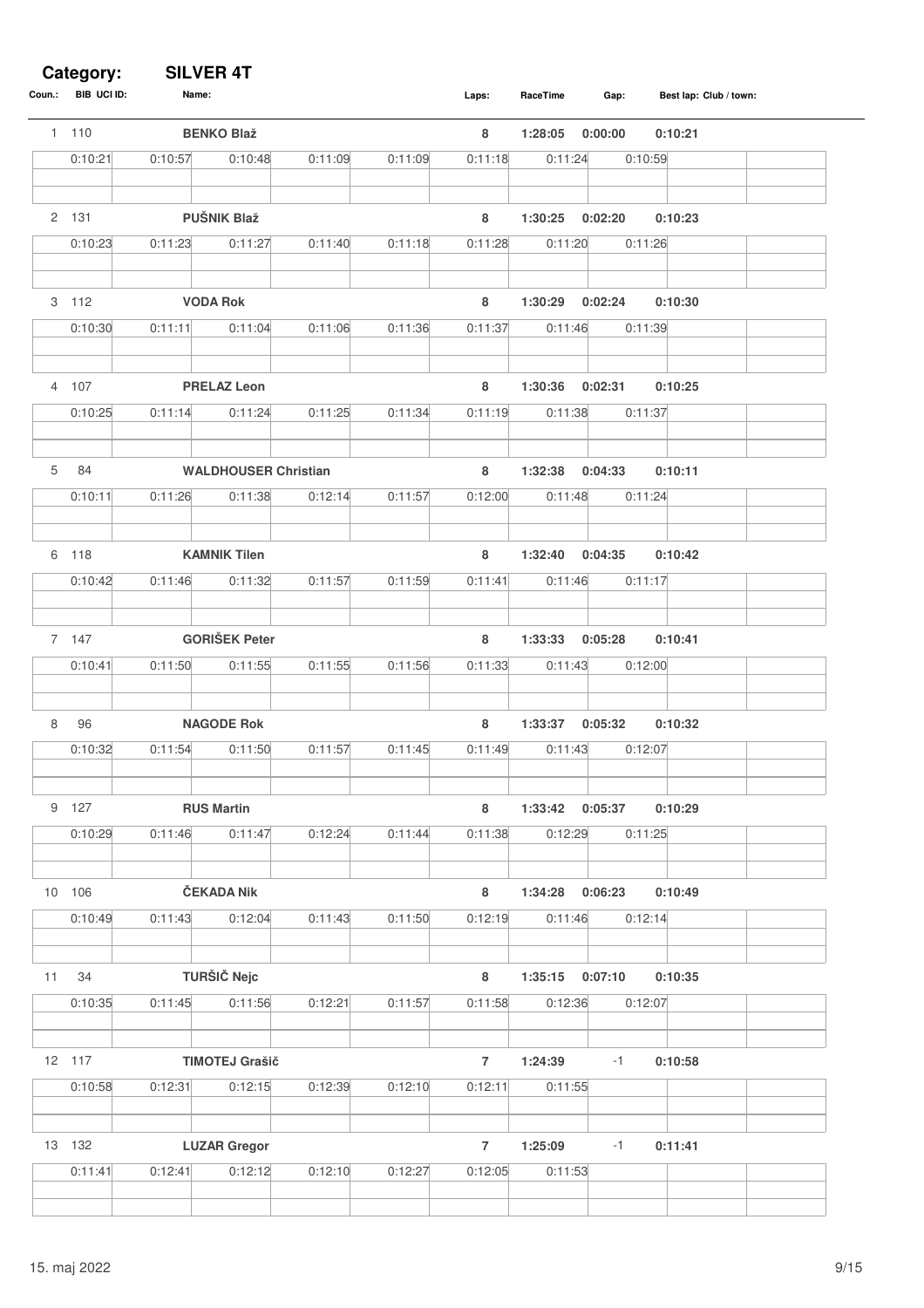|    | 14 154  |         | <b>LEŠNIK Tomaž</b>        |         |         | $\overline{7}$ | 1:25:32 | $-1$ | 0:10:49 |  |
|----|---------|---------|----------------------------|---------|---------|----------------|---------|------|---------|--|
|    | 0:10:49 | 0:12:20 | 0:12:28                    | 0:12:20 | 0:12:05 | 0:12:40        | 0:12:50 |      |         |  |
|    |         |         |                            |         |         |                |         |      |         |  |
| 15 | 12      |         | <b>GEDERMAN Robert</b>     |         |         | $\overline{7}$ | 1:25:34 | $-1$ | 0:11:13 |  |
|    | 0:11:13 | 0:12:22 | 0:12:56                    | 0:12:12 | 0:12:15 | 0:12:10        | 0:12:26 |      |         |  |
|    |         |         |                            |         |         |                |         |      |         |  |
|    | 16 133  |         | ŽIBERT Uroš                |         |         | $\overline{7}$ | 1:25:37 | $-1$ | 0:11:33 |  |
|    | 0:11:33 | 0:12:59 | 0:12:12                    | 0:12:04 | 0:12:33 | 0:12:20        | 0:11:56 |      |         |  |
|    |         |         |                            |         |         |                |         |      |         |  |
| 17 | 98      |         | KOGOVŠEK Andrej            |         |         | $\overline{7}$ | 1:27:54 | $-1$ | 0:12:07 |  |
|    | 0:12:07 | 0:12:43 | 0:12:17                    | 0:12:31 | 0:12:33 | 0:12:28        | 0:13:15 |      |         |  |
|    |         |         |                            |         |         |                |         |      |         |  |
| 18 | 77      |         | <b>GOLJA Andrej</b>        |         |         | $\overline{7}$ | 1:28:24 | $-1$ | 0:11:34 |  |
|    | 0:11:34 | 0:12:53 | 0:13:02                    | 0:12:57 | 0:12:41 | 0:12:37        | 0:12:40 |      |         |  |
|    |         |         |                            |         |         |                |         |      |         |  |
| 19 | 91      |         | <b>JAN Marko</b>           |         |         | $\overline{7}$ | 1:28:46 | $-1$ | 0:10:50 |  |
|    | 0:10:50 | 0:12:40 | 0:12:55                    | 0:12:45 | 0:12:53 | 0:13:18        | 0:13:25 |      |         |  |
|    |         |         |                            |         |         |                |         |      |         |  |
|    | 20 158  |         | <b>MEJAŠKI Nikola</b>      |         |         | $\overline{7}$ | 1:36:13 | -1   | 0:11:00 |  |
|    | 0:11:00 | 0:12:13 | 0:12:38                    | 0:15:43 | 0:15:29 | 0:15:58        | 0:13:12 |      |         |  |
|    |         |         |                            |         |         |                |         |      |         |  |
| 21 | 73      |         | <b>PUŠAR Daniel</b>        |         |         | 6              | 1:13:59 | -2   | 0:10:40 |  |
|    | 0:10:40 | 0:12:01 | 0:12:08                    | 0:12:32 | 0:13:00 | 0:13:38        |         |      |         |  |
|    |         |         |                            |         |         |                |         |      |         |  |
| 22 | 85      |         | <b>WALDHOUSER Bernhard</b> |         |         | 6              | 1:24:35 | $-2$ | 0:12:37 |  |
|    | 0:12:37 | 0:13:54 | 0:13:53                    | 0:13:40 | 0:14:48 | 0:15:43        |         |      |         |  |
|    |         |         |                            |         |         |                |         |      |         |  |
|    | 23 120  |         | TOMIČ Žan                  |         |         | 5              | 1:25:02 | -3   | 0:15:26 |  |
|    | 0:15:26 | 0:16:38 | 0:18:20                    | 0:16:48 | 0:17:50 |                |         |      |         |  |
|    |         |         |                            |         |         |                |         |      |         |  |
| 24 | 78      |         | <b>ŠUMER Stanislav</b>     |         |         | 5              | 1:36:30 | -3   | 0:14:11 |  |
|    | 0:14:11 | 0:15:01 | 0:21:18                    | 0:31:02 | 0:14:58 |                |         |      |         |  |
|    | 25 126  |         | ŠKRABLIN Jožko             |         |         |                |         |      |         |  |
|    | 0:11:49 | 0:13:27 |                            | 0:13:30 |         | 4              | 0:52:05 | $-4$ | 0:11:49 |  |
|    |         |         | 0:13:19                    |         |         |                |         |      |         |  |
|    | 26 116  |         | ČERENAK Nejc               |         |         | 4              | 1:27:40 | -4   | 0:16:32 |  |
|    | 0:31:25 | 0:19:20 | 0:20:23                    | 0:16:32 |         |                |         |      |         |  |
|    |         |         |                            |         |         |                |         |      |         |  |
|    |         |         |                            |         |         |                |         |      |         |  |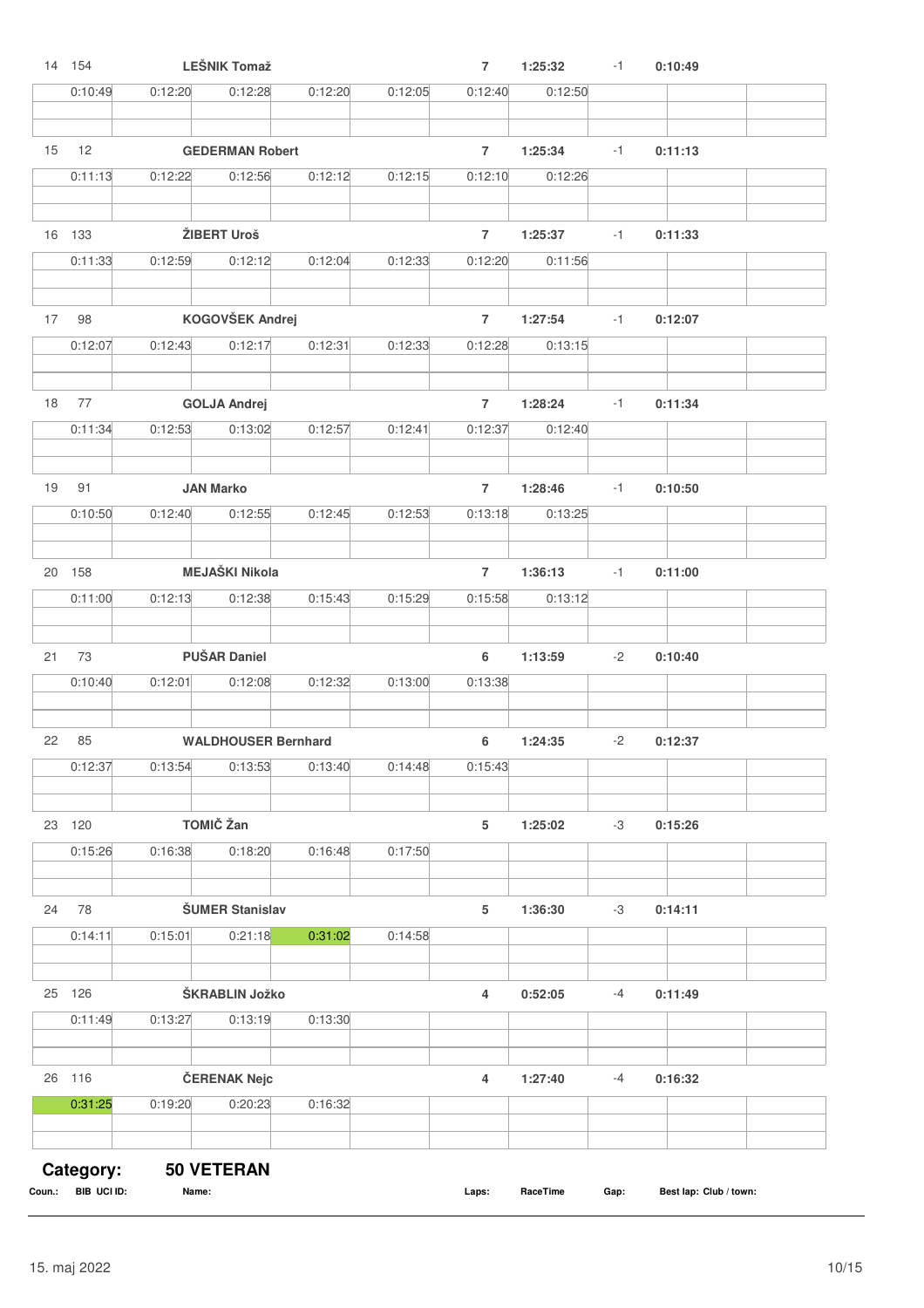|                | 1 123                    |         | <b>MÜLLER Werner</b>        |         |         | 8              | 1:25:58  | 0:00:00 | 0:09:47                |
|----------------|--------------------------|---------|-----------------------------|---------|---------|----------------|----------|---------|------------------------|
|                | 0:09:47                  | 0:11:22 | 0:10:54                     | 0:10:55 | 0:10:39 | 0:10:48        | 0:10:41  |         | 0:10:52                |
|                |                          |         |                             |         |         |                |          |         |                        |
|                | 2 150                    |         | <b>BOŽIČ Tomaž</b>          |         |         | $\overline{7}$ | 1:22:09  | $-1$    | 0:10:14                |
|                | 0:10:14                  | 0:11:50 | 0:12:10                     | 0:12:05 | 0:11:49 | 0:11:57        | 0:12:04  |         |                        |
| 3              | 79                       |         | ARNUŠ Boštjan               |         |         | $\overline{7}$ | 1:23:46  | $-1$    | 0:10:23                |
|                | 0:10:23                  | 0:12:01 | 0:12:19                     | 0:12:04 | 0:12:13 | 0:12:15        | 0:12:31  |         |                        |
|                |                          |         |                             |         |         |                |          |         |                        |
|                | 4 146                    |         | <b>PRETNAR Janez</b>        |         |         | $\overline{7}$ | 1:24:13  | $-1$    | 0:10:16                |
|                | 0:10:16                  | 0:11:55 | 0:12:54                     | 0:12:33 | 0:12:20 | 0:12:19        | 0:11:56  |         |                        |
|                |                          |         |                             |         |         |                |          |         |                        |
|                | 5 122                    |         | <b>STERCHI Walter</b>       |         |         | $\overline{7}$ | 1:26:56  | $-1$    | 0:11:15                |
|                | 0:11:15                  | 0:12:19 | 0:12:20                     | 0:12:24 | 0:12:36 | 0:12:45        | 0:13:17  |         |                        |
| 6              | 92                       |         | ŠIMNIC Urban                |         |         | $\overline{7}$ | 1:28:41  | $-1$    | 0:11:40                |
|                | 0:11:40                  | 0:12:51 | 0:12:52                     | 0:12:43 | 0:12:58 | 0:12:48        | 0:12:49  |         |                        |
|                |                          |         |                             |         |         |                |          |         |                        |
|                | 7 121                    |         | <b>KORAK Roland</b>         |         |         | $\overline{7}$ | 1:28:54  | $-1$    | 0:11:01                |
|                | 0:11:01                  | 0:12:12 | 0:12:19                     | 0:12:29 | 0:12:34 | 0:12:59        | 0:15:20  |         |                        |
| 8              | 97                       |         | <b>KERMAUNER Boštjan</b>    |         |         | $\overline{7}$ | 1:32:32  | $-1$    | 0:11:59                |
|                | 0:11:59                  | 0:12:55 | 0:12:35                     | 0:13:50 | 0:13:42 | 0:14:00        | 0:13:31  |         |                        |
|                |                          |         |                             |         |         |                |          |         |                        |
|                | 9 136                    |         | <b>VELCI Massimo</b>        |         |         | $\overline{7}$ | 1:35:18  | $-1$    | 0:12:02                |
|                | 0:12:02                  | 0:13:46 | 0:13:54                     | 0:13:44 | 0:13:38 | 0:14:57        | 0:13:17  |         |                        |
|                | 10 137                   |         | <b>KRETIČ Slavko</b>        |         |         | 6              | 1:34:42  | $-2$    | 0:13:09                |
|                | 0:13:09                  | 0:14:27 | 0:15:29                     | 0:19:03 | 0:16:12 | 0:16:22        |          |         |                        |
|                |                          |         |                             |         |         |                |          |         |                        |
|                | 11 156                   |         | <b>MARZOTTO Luigi</b>       |         |         | 5              | 1:22:06  | -3      | 0:15:14                |
|                | 0:16:44                  | 0:15:14 | 0:15:55                     | 0:17:02 | 0:17:11 |                |          |         |                        |
|                |                          |         |                             |         |         |                |          |         |                        |
| Coun.:         | Category:<br>BIB UCI ID: | Name:   | <b>60 VETERAN</b>           |         |         | Laps:          | RaceTime | Gap:    | Best lap: Club / town: |
|                | 1 124                    |         | <b>GABADI Walter</b>        |         |         | $\overline{7}$ | 1:27:29  | 0:00:00 | 0:11:31                |
|                | 0:11:31                  | 0:13:22 | 0:12:37                     | 0:12:14 | 0:12:49 | 0:12:44        | 0:12:12  |         |                        |
|                |                          |         |                             |         |         |                |          |         |                        |
| $\overline{c}$ | 75                       |         | <b>TREVISANI Alessandro</b> |         |         | $\overline{7}$ | 1:29:31  | 0:02:02 | 0:11:32                |
|                | 0:11:32                  | 0:13:07 | 0:12:53                     | 0:12:54 | 0:13:04 | 0:12:53        | 0:13:08  |         |                        |
|                |                          |         |                             |         |         |                |          |         |                        |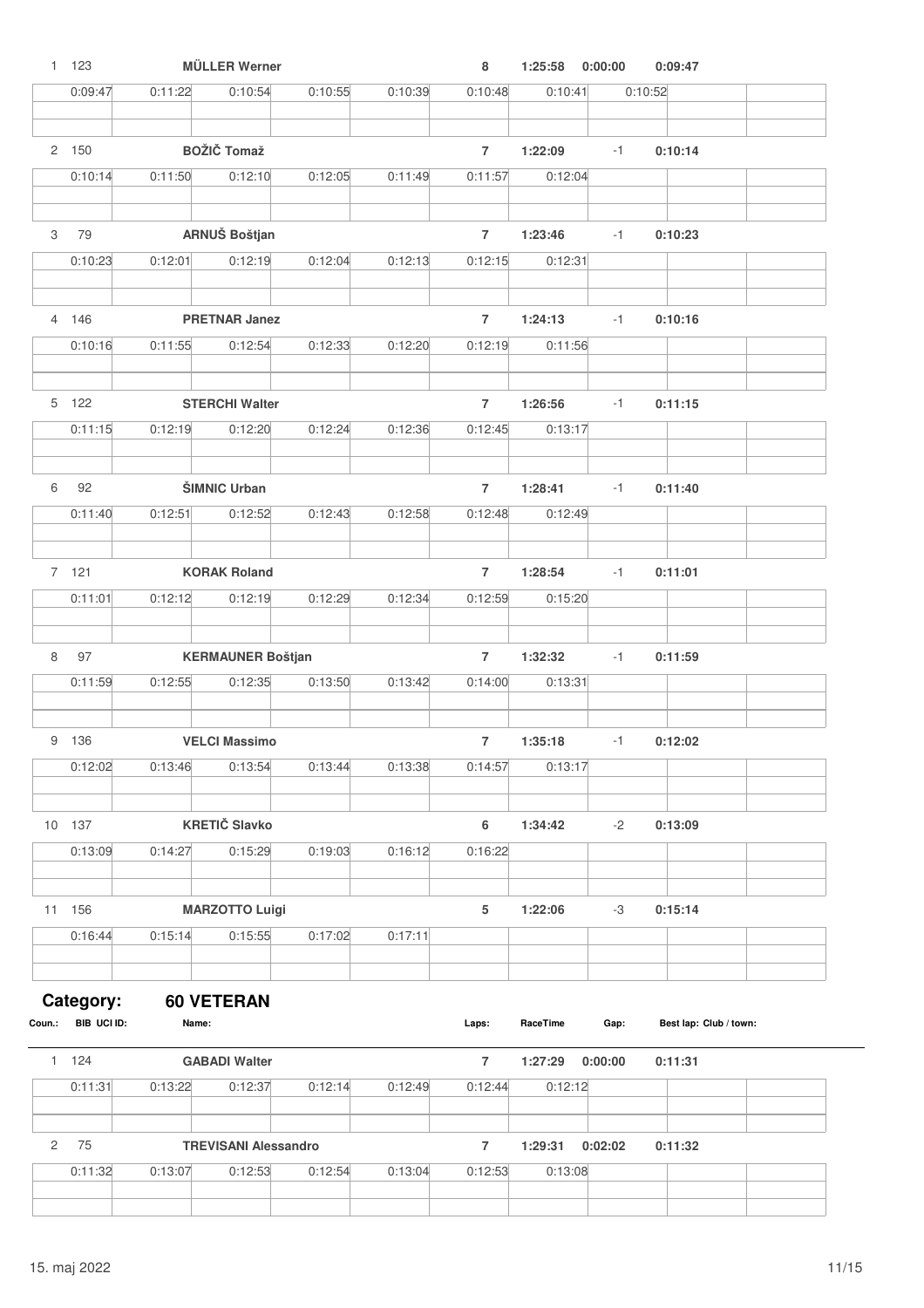| 3              | 76                 |                   | <b>LOBNER Roman</b>           |         |         | $\overline{7}$ | 1:30:05                       | 0:02:36                   | 0:11:49                |
|----------------|--------------------|-------------------|-------------------------------|---------|---------|----------------|-------------------------------|---------------------------|------------------------|
|                | 0:11:49            | 0:13:10           | 0:12:42                       | 0:13:04 | 0:13:05 | 0:13:01        | 0:13:14                       |                           |                        |
|                |                    |                   |                               |         |         |                |                               |                           |                        |
| $\overline{4}$ | 41                 |                   | <b>STRAUSS Herbert</b>        |         |         | 6              | 1:24:34                       | $-1$                      | 0:13:07                |
|                | 0:13:57            | 0:13:07           | 0:13:54                       | 0:14:11 | 0:14:39 | 0:14:46        |                               |                           |                        |
|                |                    |                   |                               |         |         |                |                               |                           |                        |
|                | 5 151              |                   | <b>KLEMENČIČ Darko</b>        |         |         | 6              | 1:29:29                       | $-1$                      | 0:13:19                |
|                | 0:13:19            | 0:15:06           | 0:14:54                       | 0:14:59 | 0:15:27 | 0:15:44        |                               |                           |                        |
|                |                    |                   |                               |         |         |                |                               |                           |                        |
|                | 6 152              |                   | <b>KORENIKA Franco</b>        |         |         | 6              | 1:30:13                       | $-1$                      | 0:13:40                |
|                | 0:13:40            | 0:14:51           | 0:14:33                       | 0:15:55 | 0:15:53 | 0:15:21        |                               |                           |                        |
|                |                    |                   |                               |         |         |                |                               |                           |                        |
|                | 7 130              |                   | <b>GRISON Roberto</b>         |         |         | 5              | 1:31:45                       | $-2$                      | 0:17:33                |
|                | 0:17:51            | 0:19:13           | 0:18:15                       | 0:18:53 | 0:17:33 |                |                               |                           |                        |
|                |                    |                   |                               |         |         |                |                               |                           |                        |
|                | 8 153              |                   | <b>LUNDER Dario</b>           |         |         | $\overline{4}$ | 1:26:03                       | -3                        | 0:13:35                |
|                | 0:13:35            | 0:14:54           | 0:15:05                       | 0:42:29 |         |                |                               |                           |                        |
|                |                    |                   |                               |         |         |                |                               |                           |                        |
|                | Category:          | <b>125 ENDURO</b> |                               |         |         |                |                               |                           |                        |
|                | Coun.: BIB UCI ID: |                   |                               |         |         |                |                               |                           |                        |
|                |                    | Name:             |                               |         |         | Laps:          | RaceTime                      | Gap:                      | Best lap: Club / town: |
|                |                    |                   |                               |         |         |                |                               |                           |                        |
|                | 1 134              |                   | <b>KRANJC Luka</b>            |         |         | 8              | 1:28:59                       | 0:00:00                   | 0:10:39                |
|                | 0:10:39            | 0:11:16           | 0:10:52                       | 0:11:40 | 0:11:05 | 0:11:08        | 0:11:02                       |                           | 0:11:17                |
|                |                    |                   |                               |         |         |                |                               |                           |                        |
|                | 2 141              |                   | <b>NOVAK Tine</b>             |         |         | 8              | 1:32:04                       | 0:03:05                   | 0:10:29                |
|                | 0:10:29            |                   | $0:11:25$ $0:11:23$ $0:12:13$ |         | 0:11:48 |                | $0:12:15$ $0:11:16$ $0:11:15$ |                           |                        |
|                |                    |                   |                               |         |         |                |                               |                           |                        |
|                | 3 102              |                   | <b>DROLC Jaka</b>             |         |         | 8              |                               | 1:32:05  0:03:06  0:10:38 |                        |
|                | 0:10:38            | 0:11:59           | 0:12:03                       | 0:11:30 | 0:11:55 | 0:11:31        | 0:11:13                       |                           | 0:11:16                |
|                |                    |                   |                               |         |         |                |                               |                           |                        |
| $\overline{4}$ | 63                 |                   | <b>FINDENIG Maximilian</b>    |         |         | 6              | 1:30:10                       | $-2$                      | 0:13:23                |
|                | 0:13:23            | 0:15:04           | 0:16:05                       | 0:15:44 | 0:14:49 | 0:15:05        |                               |                           |                        |

# START 4 - (16:00 - 17:30)

# **Category: ENDURO**

| Coun.: | BIB UCI ID: |         | Name:               |         |         | Laps:   | RaceTime | Gap:    | Best lap: Club / town: |  |
|--------|-------------|---------|---------------------|---------|---------|---------|----------|---------|------------------------|--|
|        | 28          |         | <b>ROBEK Gregor</b> |         |         | 9       | 1:31:07  | 0:00:00 | 0:08:56                |  |
|        | 0:08:56     | 0:10:11 | 0:10:18             | 0:10:12 | 0:10:17 | 0:10:18 | 0:10:24  | 0:10:12 | 0:10:19                |  |
|        |             |         |                     |         |         |         |          |         |                        |  |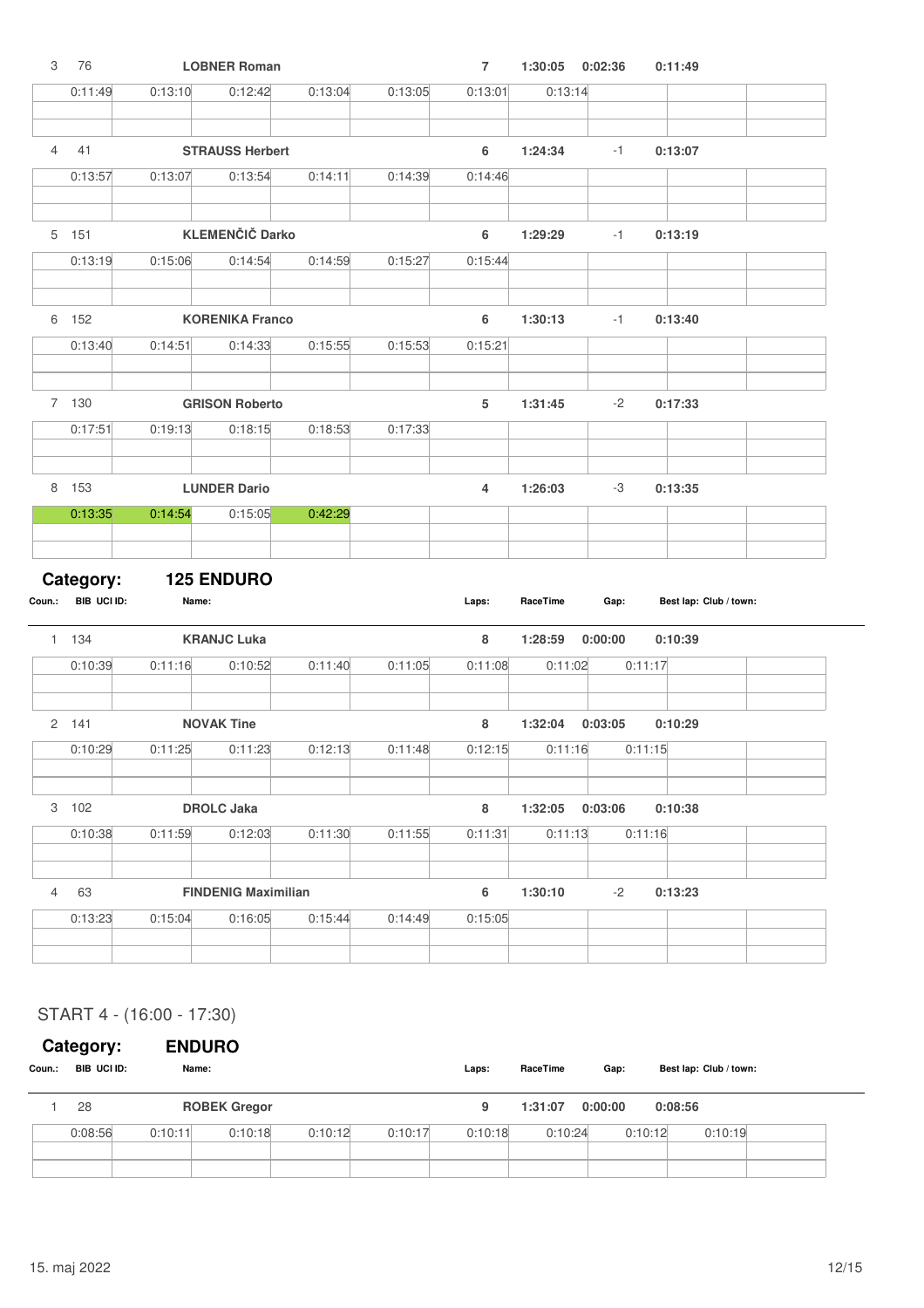|                | 2 104                    |                     | <b>PODVRATNIK Tomaž</b>         |         |         | 9              | 1:37:13 0:06:06    |                     | 0:09:54                |
|----------------|--------------------------|---------------------|---------------------------------|---------|---------|----------------|--------------------|---------------------|------------------------|
|                | 0:09:54                  | 0:10:52             | 0:10:49                         | 0:10:44 | 0:10:53 | 0:11:20        | 0:10:47            | 0:10:58             | 0:10:56                |
|                |                          |                     |                                 |         |         |                |                    |                     |                        |
| 3              | 40<br>0:10:04            | 0:10:52             | <b>LORENCI Boris</b><br>0:10:55 | 0:10:58 | 0:11:20 | 8<br>0:11:54   | 1:30:05<br>0:11:56 | $-1$<br>0:12:06     | 0:10:04                |
|                |                          |                     |                                 |         |         |                |                    |                     |                        |
| $\overline{4}$ | 23                       |                     | <b>EMERŠIČ Alen</b>             |         |         | 8              | 1:35:29            | $-1$                | 0:10:06                |
|                | 0:10:06                  | 0:11:35             | 0:11:40                         | 0:12:09 | 0:11:51 | 0:12:16        | 0:12:45            | 0:13:07             |                        |
|                |                          |                     |                                 |         |         |                |                    |                     |                        |
| 5              | 49                       |                     | <b>KONEČNIK Frenk</b>           |         |         | 1              | 4:52:46            | -8                  | 4:52:46                |
|                | 4:52:46                  |                     |                                 |         |         |                |                    |                     |                        |
| <b>DNS</b>     | 24                       |                     | ČUŠ Miha                        |         |         |                |                    |                     |                        |
|                | 4:52:45                  |                     |                                 |         |         |                |                    |                     |                        |
|                |                          |                     |                                 |         |         |                |                    |                     |                        |
|                | Category:                | 25 GOLD             |                                 |         |         |                |                    |                     |                        |
|                | Coun.: BIB UCI ID:       | Name:               |                                 |         |         | Laps:          | RaceTime           | Gap:                | Best lap: Club / town: |
|                | $1 \quad 17$             |                     | <b>HAUPTMAN Gal</b>             |         |         | 9              | 1:29:04            | 0:00:00             | 0:08:48                |
|                | 0:08:48                  | 0:09:56             | 0:10:00                         | 0:09:56 | 0:10:02 | 0:10:10        | 0:10:09            | 0:10:03             | 0:10:00                |
|                |                          |                     |                                 |         |         |                |                    |                     |                        |
|                | 2 101<br>0:09:04         |                     | <b>KRŽIČ Tilen</b><br>0:10:24   | 0:10:30 |         | 9              | 1:32:56            | 0:03:52<br>0:10:13  | 0:09:04                |
|                |                          | 0:10:20             |                                 |         | 0:10:40 | 0:10:46        | 0:10:21            |                     | 0:10:38                |
|                | 3 143                    |                     | <b>PODOBNIK Nik</b>             |         |         | 9              | 1:34:08            | 0:05:04             | 0:09:33                |
|                | 0:09:33                  | $0:10:46$ $0:10:21$ |                                 | 0:10:30 | 0:10:37 | 0:10:22        |                    | $0:10:55$ $0:10:29$ | 0:10:35                |
|                |                          |                     |                                 |         |         |                |                    |                     |                        |
| $\overline{4}$ | 94                       |                     | <b>BREJC Bor</b>                |         |         | $\overline{2}$ | 0:19:56            | $-7$                | 0:08:57                |
|                | 0:08:57                  | 0:10:59             |                                 |         |         |                |                    |                     |                        |
|                |                          |                     |                                 |         |         |                |                    |                     |                        |
| Coun.:         | Category:<br>BIB UCI ID: | 35 GOLD<br>Name:    |                                 |         |         | Laps:          | RaceTime           | Gap:                | Best lap: Club / town: |
|                |                          |                     | ČERNE Andraž                    |         |         |                |                    |                     |                        |
| 1.             | 169<br>0:09:36           | 0:10:48             | 0:10:34                         | 0:10:35 | 0:10:34 | 9<br>0:10:35   | 1:34:12<br>0:10:35 | 0:00:00<br>0:10:32  | 0:09:36<br>0:10:23     |
|                |                          |                     |                                 |         |         |                |                    |                     |                        |
|                | Category:                |                     | <b>GOLD PLUS</b>                |         |         |                |                    |                     |                        |
| Coun.:         | BIB UCI ID:              | Name:               |                                 |         |         | Laps:          | RaceTime           | Gap:                | Best lap: Club / town: |
|                | 1 167                    |                     | <b>ŠPINDLER Miha</b>            |         |         | 9              | 1:32:19            | 0:00:00             | 0:08:54                |
|                | 0:08:54                  | 0:10:13             | 0:10:15                         | 0:10:14 | 0:10:24 | 0:10:44        | 0:10:29            | 0:10:20             | 0:10:46                |
|                |                          |                     |                                 |         |         |                |                    |                     |                        |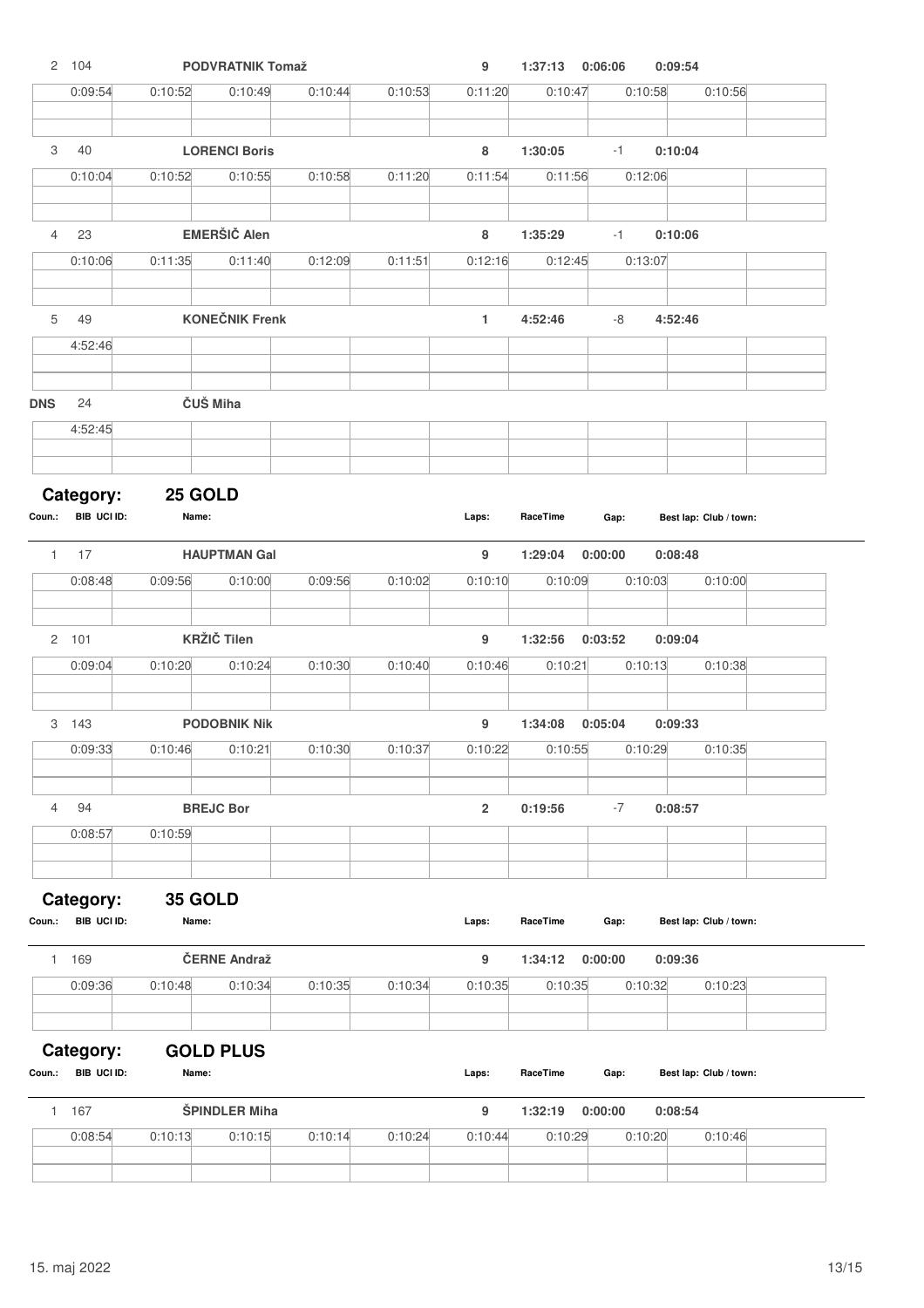|                | 2 155            |         | <b>SELES Jaka</b>                     |         |         | 9                           | 1:34:53            | 0:02:34         | 0:09:20 |                        |
|----------------|------------------|---------|---------------------------------------|---------|---------|-----------------------------|--------------------|-----------------|---------|------------------------|
|                | 0:09:20          | 0:10:37 | 0:10:37                               | 0:10:32 | 0:10:40 | 0:10:37                     | 0:10:52            | 0:10:38         |         | 0:11:00                |
|                |                  |         |                                       |         |         |                             |                    |                 |         |                        |
|                | 3 129            |         | <b>PUŠNIK Sandi</b>                   |         |         | 9                           | 1:36:26            | 0:04:07         | 0:09:35 |                        |
|                | 0:09:35          | 0:10:48 | 0:10:47                               | 0:10:49 | 0:10:42 | 0:10:51                     | 0:10:48            | 0:10:53         |         | 0:11:13                |
|                | 4 166            |         | <b>MLEKUŽ Aleks</b>                   |         |         | 9                           | 1:37:02            | 0:04:43         | 0:09:32 |                        |
|                | 0:09:32          | 0:10:46 | 0:10:51                               | 0:10:50 | 0:10:53 | 0:10:55                     | 0:10:56            | 0:11:19         |         | 0:11:00                |
|                |                  |         |                                       |         |         |                             |                    |                 |         |                        |
|                | 5 168            |         | JEVŠČEK Jure                          |         |         | 8                           | 1:28:50            | $-1$            | 0:09:52 |                        |
|                | 0:09:52          | 0:11:46 | 0:11:09                               | 0:11:05 | 0:11:15 | 0:11:08                     | 0:10:54            | 0:11:41         |         |                        |
|                | 6 162            |         | SMOLIČ Boštjan                        |         |         | 8                           | 1:29:51            | $-1$            | 0:09:49 |                        |
|                | 0:09:49          | 0:11:20 | 0:11:36                               | 0:11:28 | 0:11:47 | 0:11:12                     | 0:11:17            | 0:11:22         |         |                        |
|                |                  |         |                                       |         |         |                             |                    |                 |         |                        |
| $\overline{7}$ | 64               |         | <b>RIEPL Stefan</b>                   |         |         | 8                           | 1:31:40            | $-1$            | 0:10:08 |                        |
|                | 0:10:08          | 0:11:45 | 0:11:45                               | 0:11:54 | 0:11:37 | 0:11:45                     | 0:11:30            | 0:11:16         |         |                        |
|                | Category:        |         | <b>40 VETERAN</b>                     |         |         |                             |                    |                 |         |                        |
|                |                  |         |                                       |         |         |                             |                    |                 |         |                        |
|                | BIB UCI ID:      | Name:   |                                       |         |         | Laps:                       | RaceTime           | Gap:            |         | Best lap: Club / town: |
|                | 1 165            |         | <b>GRIL Aljoša</b>                    |         |         | 9                           | 1:36:34            | 0:00:00         | 0:09:27 |                        |
|                | 0:09:27          | 0:10:54 | 0:10:42                               | 0:10:42 | 0:11:08 | 0:10:47                     | 0:10:52            | 0:10:56         |         | 0:11:06                |
|                |                  |         |                                       |         |         |                             |                    | 0:01:20         |         |                        |
|                | 2 160<br>0:09:14 |         | <b>PENCA Janez</b><br>0:10:48 0:11:04 | 0:10:58 | 0:10:53 | $\boldsymbol{9}$<br>0:11:01 | 1:37:54            | 0:11:09 0:11:26 | 0:09:14 | 0:11:21                |
|                |                  |         |                                       |         |         |                             |                    |                 |         |                        |
|                | 3 145            |         | <b>JELENC Janez</b>                   |         |         | 8                           | 1:29:15            | $-1$            | 0:09:43 |                        |
|                | 0:09:43          | 0:11:19 | 0:11:23                               | 0:11:29 | 0:11:35 | 0:11:25                     | 0:11:15            | 0:11:06         |         |                        |
|                |                  |         |                                       |         |         |                             |                    |                 |         |                        |
| $\overline{4}$ | 93<br>0:10:26    | 0:11:14 | <b>KUIFIC Gašper</b><br>0:11:36       | 0:11:27 | 0:11:10 | 8<br>0:11:08                | 1:29:17<br>0:11:22 | $-1$<br>0:10:54 | 0:10:26 |                        |
|                |                  |         |                                       |         |         |                             |                    |                 |         |                        |
|                | 5 138            |         | <b>RANT Janez</b>                     |         |         | 8                           | 1:31:13            | $-1$            | 0:10:25 |                        |
|                | 0:10:25          | 0:11:37 | 0:11:38                               | 0:11:32 | 0:11:40 | 0:11:39                     | 0:11:23            | 0:11:19         |         |                        |
|                | 6 159            |         | <b>REPNIK Jože</b>                    |         |         | 8                           | 1:31:21            | $-1$            | 0:10:10 |                        |
|                | 0:10:10          | 0:11:50 | 0:11:37                               | 0:11:32 | 0:11:36 | 0:11:42                     | 0:11:31            | 0:11:23         |         |                        |
|                |                  |         |                                       |         |         |                             |                    |                 |         |                        |
|                | 7 170            |         | <b>DOBERŠEK Andrej</b>                |         |         | 8                           | 1:35:59            | $-1$            | 0:10:59 |                        |
| Coun.:         | 0:10:59          | 0:12:14 | 0:12:03                               | 0:11:58 | 0:12:16 | 0:12:10                     | 0:12:09            | 0:12:10         |         |                        |